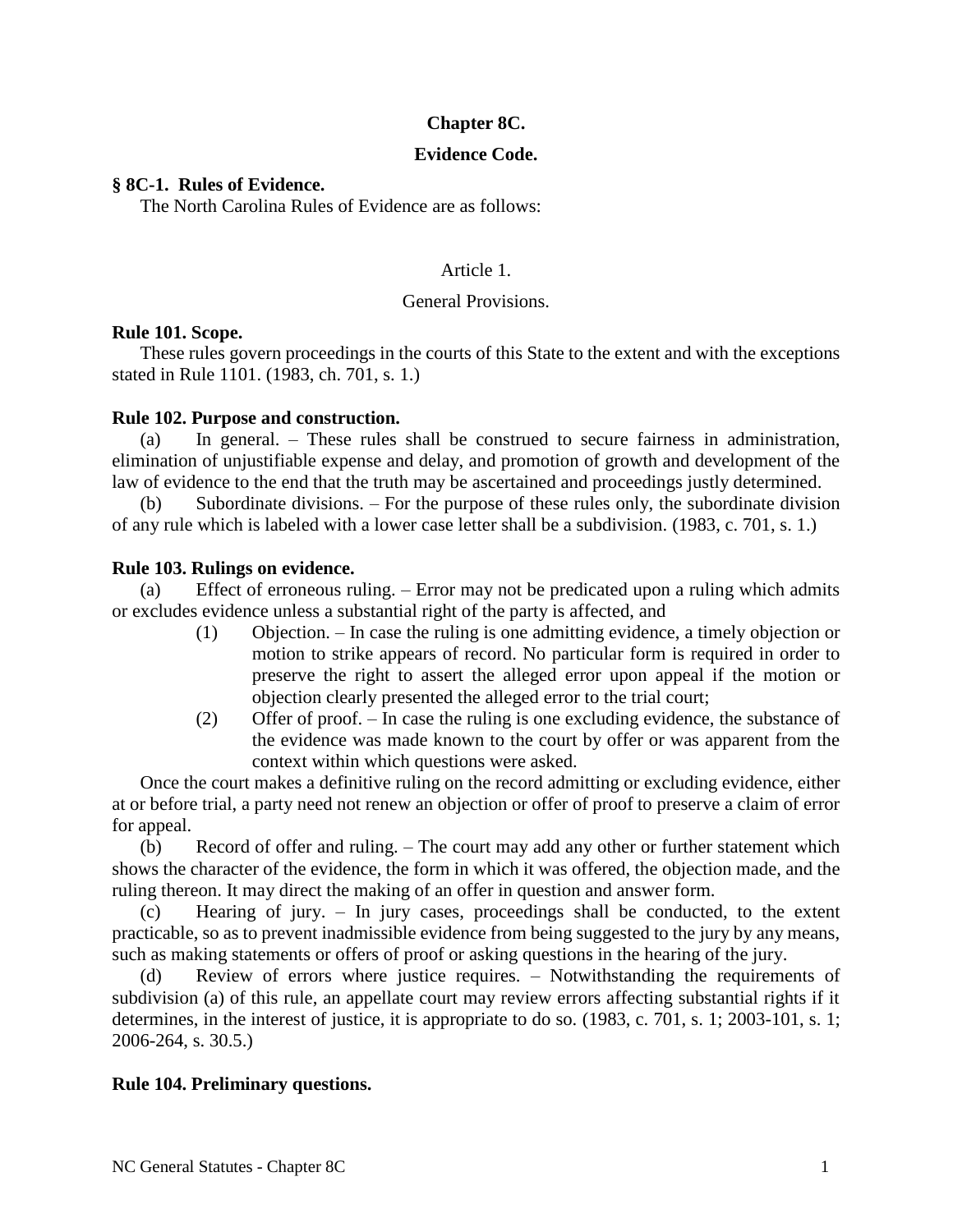(a) Questions of admissibility generally. – Preliminary questions concerning the qualification of a person to be a witness, the existence of a privilege, or the admissibility of evidence shall be determined by the court, subject to the provisions of subdivision (b). In making its determination it is not bound by the rules of evidence except those with respect to privileges.

(b) Relevancy conditioned on fact. – When the relevancy of evidence depends upon the fulfillment of a condition of fact, the court shall admit it upon, or subject to, the introduction of evidence sufficient to support a finding of the fulfillment of the condition.

(c) Hearing of jury. – Hearings on the admissibility of confessions or other motions to suppress evidence in criminal trials in Superior Court shall in all cases be conducted out of the hearing of the jury. Hearings on other preliminary matters shall be so conducted when the interests of justice require or, when an accused is a witness, if he so requests.

(d) Testimony by accused. – The accused does not, by testifying upon a preliminary matter, subject himself to cross-examination as to other issues in the case.

(e) Weight and credibility. – This rule does not limit the right of a party to introduce before the jury evidence relevant to weight or credibility. (1983, ch. 701, s. 1.)

### **Rule 105. Limited admissibility.**

When evidence which is admissible as to one party or for one purpose but not admissible as to another party or for another purpose is admitted, the court, upon request, shall restrict the evidence to its proper scope and instruct the jury accordingly. (1983, c. 701, s. 1.)

### **Rule 106. Remainder of or related writings or recorded statements.**

When a writing or recorded statement or part thereof is introduced by a party, an adverse party may require him at that time to introduce any other part or any other writing or recorded statement which ought in fairness to be considered contemporaneously with it. (1983, c. 701, s. 1.)

## Article 2.

### Judicial Notice.

### **Rule 201. Judicial notice of adjudicative facts.**

(a) Scope of rule. – This rule governs only judicial notice of adjudicative facts.

(b) Kinds of facts. – A judicially noticed fact must be one not subject to reasonable dispute in that it is either (1) generally known within the territorial jurisdiction of the trial court or (2) capable of accurate and ready determination by resort to sources whose accuracy cannot reasonably be questioned.

(c) When discretionary. – A court may take judicial notice, whether requested or not.

(d) When mandatory. – A court shall take judicial notice if requested by a party and supplied with the necessary information.

(e) Opportunity to be heard. – In a trial court, a party is entitled upon timely request to an opportunity to be heard as to the propriety of taking judicial notice and the tenor of the matter noticed. In the absence of prior notification, the request may be made after judicial notice has been taken.

(f) Time of taking notice. – Judicial notice may be taken at any stage of the proceeding.

(g) Instructing jury. – In a civil action or proceeding, the court shall instruct the jury to accept as conclusive any fact judicially noticed. In a criminal case, the court shall instruct the jury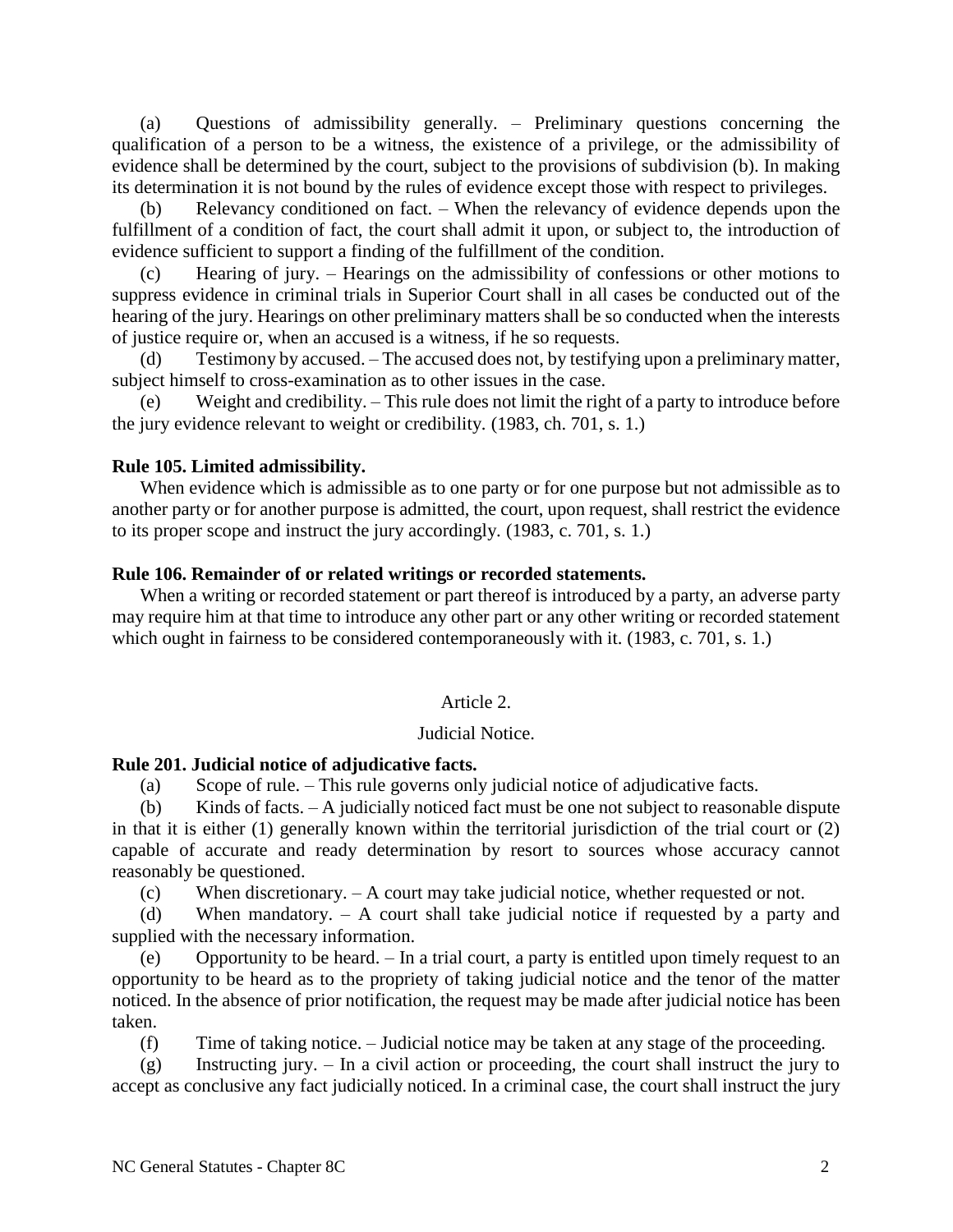that it may, but is not required to, accept as conclusive any fact judicially noticed. (1983, c. 701, s. 1.)

## Article 3.

#### Presumptions in Civil Actions and Proceedings.

#### **Rule 301. Presumptions in general in civil actions and proceedings.**

In all civil actions and proceedings when not otherwise provided for by statute, by judicial decision, or by these rules, a presumption imposes on the party against whom it is directed the burden of going forward with evidence to rebut or meet the presumption, but does not shift to such party the burden of proof in the sense of the risk of nonpersuasion, which remains throughout the trial upon the party on whom it was originally cast. The burden of going forward is satisfied by the introduction of evidence sufficient to permit reasonable minds to conclude that the presumed fact does not exist. If the party against whom a presumption operates fails to meet the burden of producing evidence, the presumed fact shall be deemed proved, and the court shall instruct the jury accordingly. When the burden of producing evidence to meet a presumption is satisfied, the court must instruct the jury that it may, but is not required to, infer the existence of the presumed fact from the proved fact. (1983, c. 701, s. 1.)

#### **Rule 302. Applicability of federal law in civil actions and proceedings.**

In civil actions and proceedings, the effect of a presumption respecting a fact which is an element of a claim or defense as to which federal law supplies the rule of decision is determined in accordance with federal law. (1983, c. 701, s. 1.)

#### Article 4.

### Relevancy and Its Limits.

### **Rule 401. Definition of "relevant evidence."**

"Relevant evidence" means evidence having any tendency to make the existence of any fact that is of consequence to the determination of the action more probable or less probable than it would be without the evidence. (1983, c. 701, s. 1.)

### **Rule 402. Relevant evidence generally admissible; irrelevant evidence inadmissible.**

All relevant evidence is admissible, except as otherwise provided by the Constitution of the United States, by the Constitution of North Carolina, by Act of Congress, by Act of the General Assembly or by these rules. Evidence which is not relevant is not admissible. (1983, c. 701, s. 1.)

#### **Rule 403. Exclusion of relevant evidence on grounds of prejudice, confusion, or waste of time.**

Although relevant, evidence may be excluded if its probative value is substantially outweighed by the danger of unfair prejudice, confusion of the issues, or misleading the jury, or by considerations of undue delay, waste of time, or needless presentation of cumulative evidence. (1983, c. 701, s. 1.)

### **Rule 404. Character evidence not admissible to prove conduct; exceptions; other crimes.**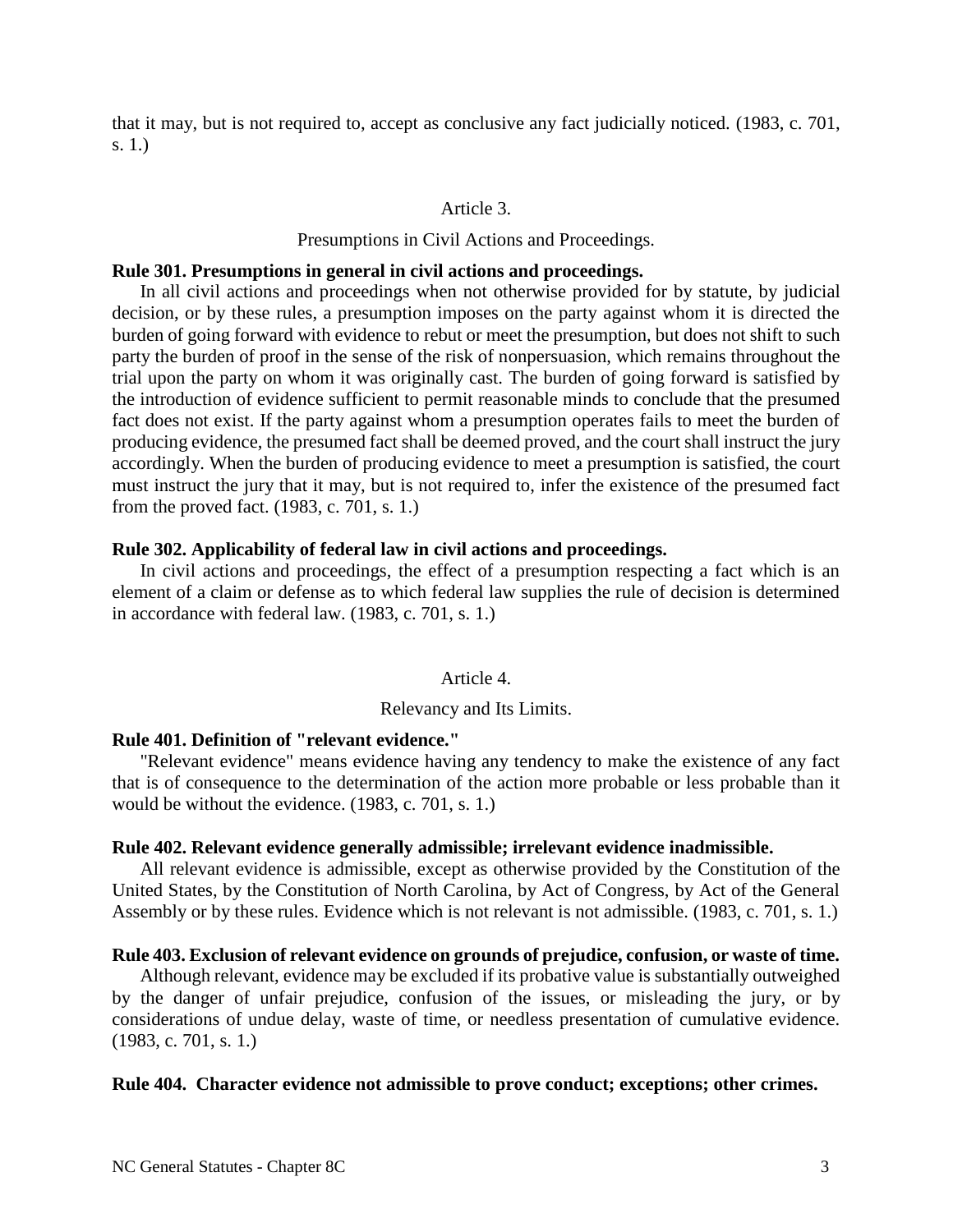(a) Character evidence generally. – Evidence of a person's character or a trait of his character is not admissible for the purpose of proving that he acted in conformity therewith on a particular occasion, except:

- (1) Character of accused. Evidence of a pertinent trait of his character offered by an accused, or by the prosecution to rebut the same;
- (2) Character of victim. Evidence of a pertinent trait of character of the victim of the crime offered by an accused, or by the prosecution to rebut the same, or evidence of a character trait of peacefulness of the victim offered by the prosecution in a homicide case to rebut evidence that the victim was the first aggressor;
- (3) Character of witness. Evidence of the character of a witness, as provided in Rules 607, 608, and 609.

(b) Other crimes, wrongs, or acts. – Evidence of other crimes, wrongs, or acts is not admissible to prove the character of a person in order to show that he acted in conformity therewith. It may, however, be admissible for other purposes, such as proof of motive, opportunity, intent, preparation, plan, knowledge, identity, or absence of mistake, entrapment or accident. Admissible evidence may include evidence of an offense committed by a juvenile if it would have been a Class A, B1, B2, C, D, or E felony if committed by an adult. (1983, c. 701, s. 1; 1994, Ex. Sess., c. 7, s. 3; 1995, c. 509, s. 7.)

### **Rule 405. Methods of proving character.**

(a) Reputation or opinion. – In all cases in which evidence of character or a trait of character of a person is admissible, proof may be made by testimony as to reputation or by testimony in the form of an opinion. On cross-examination, inquiry is allowable into relevant specific instances of conduct. Expert testimony on character or a trait of character is not admissible as circumstantial evidence of behavior.

(b) Specific instances of conduct. – In cases in which character or a trait of character of a person is an essential element of a charge, claim, or defense, proof may also be made of specific instances of his conduct. (1983, c. 701, s. 1.)

### **Rule 406. Habit; routine practice.**

Evidence of the habit of a person or of the routine practice of an organization, whether corroborated or not and regardless of the presence of eyewitnesses, is relevant to prove that the conduct of the person or organization on a particular occasion was in conformity with the habit or routine practice. (1983, c. 701, s. 1.)

### **Rule 407. Subsequent remedial measures.**

When, after an event, measures are taken which, if taken previously, would have made the event less likely to occur, evidence of the subsequent measures is not admissible to prove negligence or culpable conduct in connection with the event. This rule does not require the exclusion of evidence of subsequent measures when offered for another purpose, such as proving ownership, control, or feasibility of precautionary measures, if those issues are controverted, or impeachment. (1983, c. 701, s. 1.)

### **Rule 408. Compromise and offers to compromise.**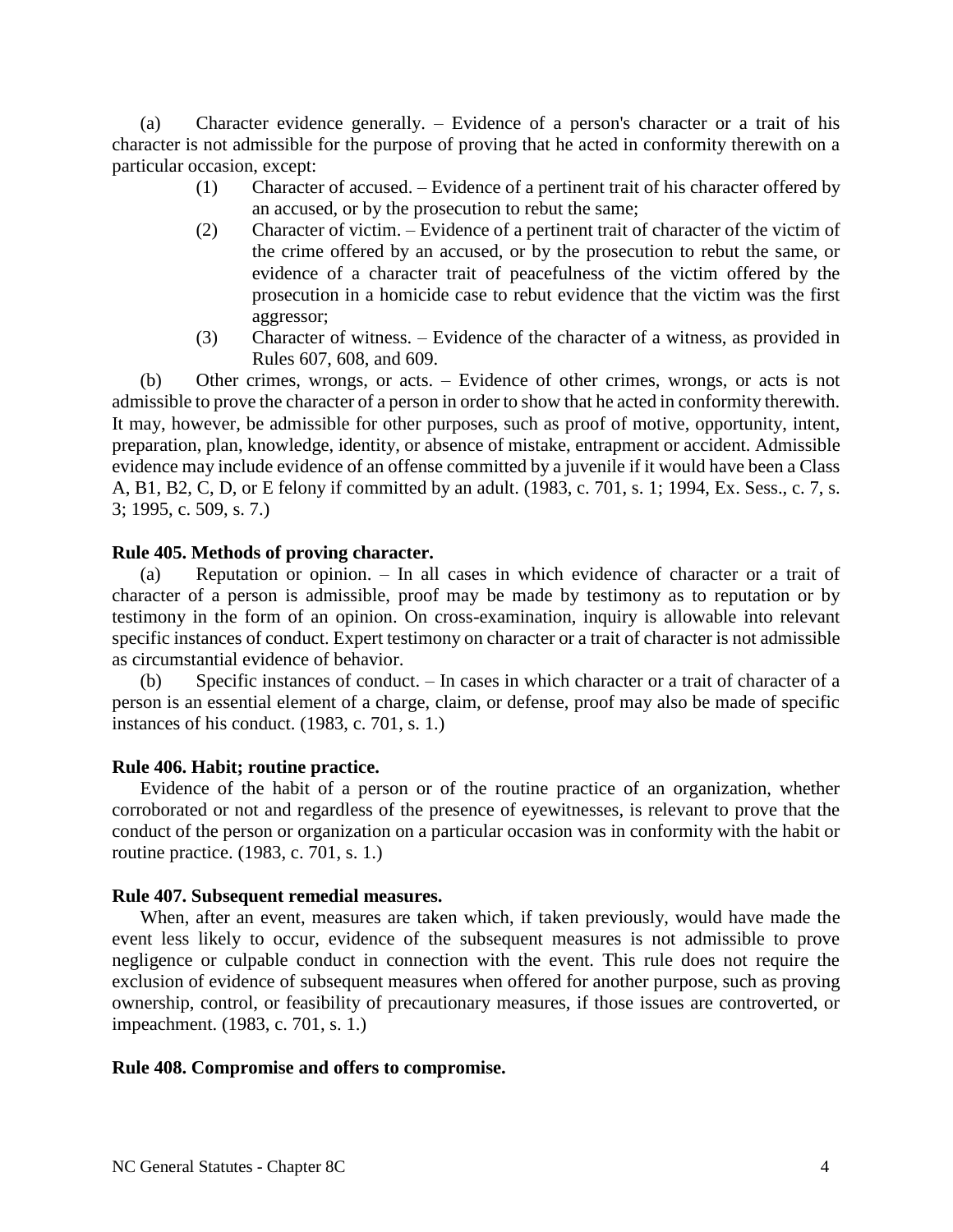Evidence of (1) furnishing or offering or promising to furnish, or (2) accepting or offering or promising to accept, a valuable consideration in compromising or attempting to compromise a claim which was disputed as to either validity or amount, is not admissible to prove liability for or invalidity of the claim or its amount. Evidence of conduct or evidence of statements made in compromise negotiations is likewise not admissible. This rule does not require the exclusion of any evidence otherwise discoverable merely because it is presented in the course of compromise negotiations. This rule also does not require exclusion when the evidence is offered for another purpose, such as proving bias or prejudice of a witness, negativing a contention of undue delay, or proving an effort to obstruct a criminal investigation or prosecution. (1983, c. 701, s. 1.)

### **Rule 409. Payment of medical and other expenses.**

Evidence of furnishing or offering or promising to pay medical, hospital, or other expenses occasioned by an injury is not admissible to prove liability for the injury. (1983, c. 701, s. 1.)

#### **Rule 410. Inadmissibility of pleas, plea discussions, and related statements.**

Except as otherwise provided in this rule, evidence of the following is not, in any civil or criminal proceeding, admissible for or against the defendant who made the plea or was a participant in the plea discussions:

- (1) A plea of guilty which was later withdrawn;
- (2) A plea of no contest;
- (3) Any statement made in the course of any proceedings under Article 58 of Chapter 15A of the General Statutes or comparable procedure in district court, or proceedings under Rule 11 of the Federal Rules of Criminal Procedure or comparable procedure in another state, regarding a plea of guilty which was later withdrawn or a plea of no contest;
- (4) Any statement made in the course of plea discussions with an attorney for the prosecuting authority which do not result in a plea of guilty or which result in a plea of guilty later withdrawn.

However, such a statement is admissible in any proceeding wherein another statement made in the course of the same plea or plea discussions has been introduced and the statement ought in fairness be considered contemporaneously with it. (1983, c. 701, s. 1.)

#### **Rule 411. Liability insurance.**

Evidence that a person was or was not insured against liability is not admissible upon the issue whether he acted negligently or otherwise wrongfully. This rule does not require the exclusion of evidence of insurance against liability when offered for another purpose, such as proof of agency, ownership, or control, or bias or prejudice of a witness. (1983, c. 701, s. 1.)

### **Rule 412. Rape or sex offense cases; relevance of victim's past behavior.**

(a) As used in this rule, the term "sexual behavior" means sexual activity of the complainant other than the sexual act which is at issue in the indictment on trial.

(b) Notwithstanding any other provision of law, the sexual behavior of the complainant is irrelevant to any issue in the prosecution unless such behavior:

(1) Was between the complainant and the defendant; or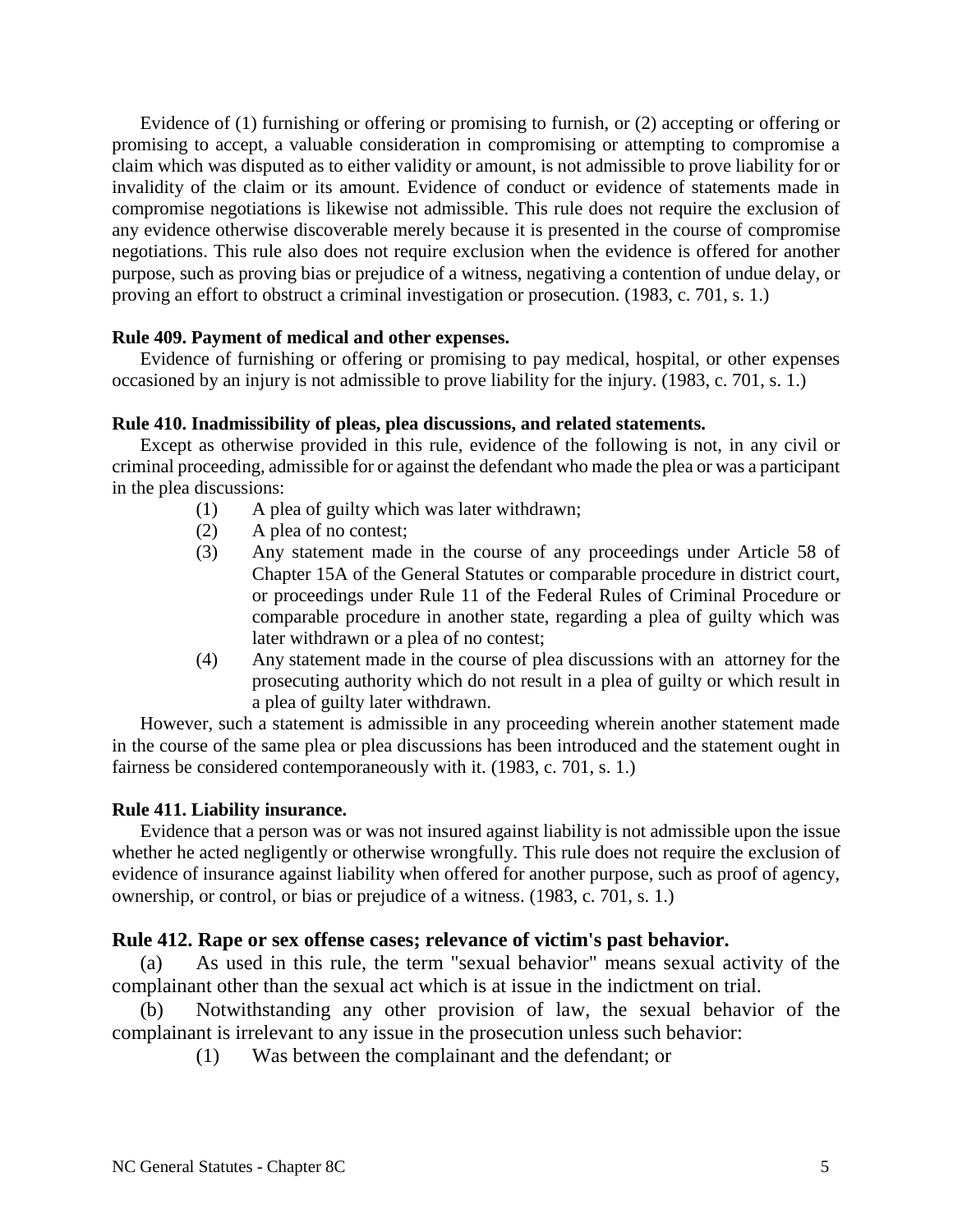- (2) Is evidence of specific instances of sexual behavior offered for the purpose of showing that the act or acts charged were not committed by the defendant; or
- (3) Is evidence of a pattern of sexual behavior so distinctive and so closely resembling the defendant's version of the alleged encounter with the complainant as to tend to prove that such complainant consented to the act or acts charged or behaved in such a manner as to lead the defendant reasonably to believe that the complainant consented; or
- (4) Is evidence of sexual behavior offered as the basis of expert psychological or psychiatric opinion that the complainant fantasized or invented the act or acts charged.

(c) Sexual behavior otherwise admissible under this rule may not be proved by reputation or opinion.

(d) Notwithstanding any other provision of law, unless and until the court determines that evidence of sexual behavior is relevant under subdivision (b), no reference to this behavior may be made in the presence of the jury and no evidence of this behavior may be introduced at any time during the trial of any of the following:

- (1) A charge of rape or a lesser included offense of rape.
- (2) A charge of a sex offense or a lesser included offense of a sex offense.
- (3) An offense being tried jointly with a charge of rape or a sex offense, or with a lesser included offense of rape or a sex offense.
- (4) A charge of sexual servitude under G.S. 14-43.13.

Before any questions pertaining to such evidence are asked of any witness, the proponent of such evidence shall first apply to the court for a determination of the relevance of the sexual behavior to which it relates. The proponent of such evidence may make application either prior to trial pursuant to G.S. 15A-952, or during the trial at the time when the proponent desires to introduce such evidence. When application is made, the court shall conduct an in camera hearing, which shall be transcribed, to consider the proponent's offer of proof and the argument of counsel, including any counsel for the complainant, to determine the extent to which such behavior is relevant. In the hearing, the proponent of the evidence shall establish the basis of admissibility of such evidence. Notwithstanding subdivision (b) of Rule 104, if the relevancy of the evidence which the proponent seeks to offer in the trial depends upon the fulfillment of a condition of fact, the court, at the in camera hearing or at a subsequent in camera hearing scheduled for that purpose, shall accept evidence on the issue of whether that condition of fact is fulfilled and shall determine that issue. If the court finds that the evidence is relevant, it shall enter an order stating that the evidence may be admitted and the nature of the questions which will be permitted.

(e) The record of the in camera hearing and all evidence relating thereto shall be open to inspection only by the parties, the complainant, their attorneys and the court and its agents, and shall be used only as necessary for appellate review. At any probable cause hearing, the judge shall take cognizance of the evidence, if admissible, at the end of the in camera hearing without the questions being repeated or the evidence being resubmitted in open court. (1983, c. 701, s. 1; 2018-75, s. 6(a).)

# **Rule 413. Medical actions; statements to ameliorate or mitigate adverse outcome.**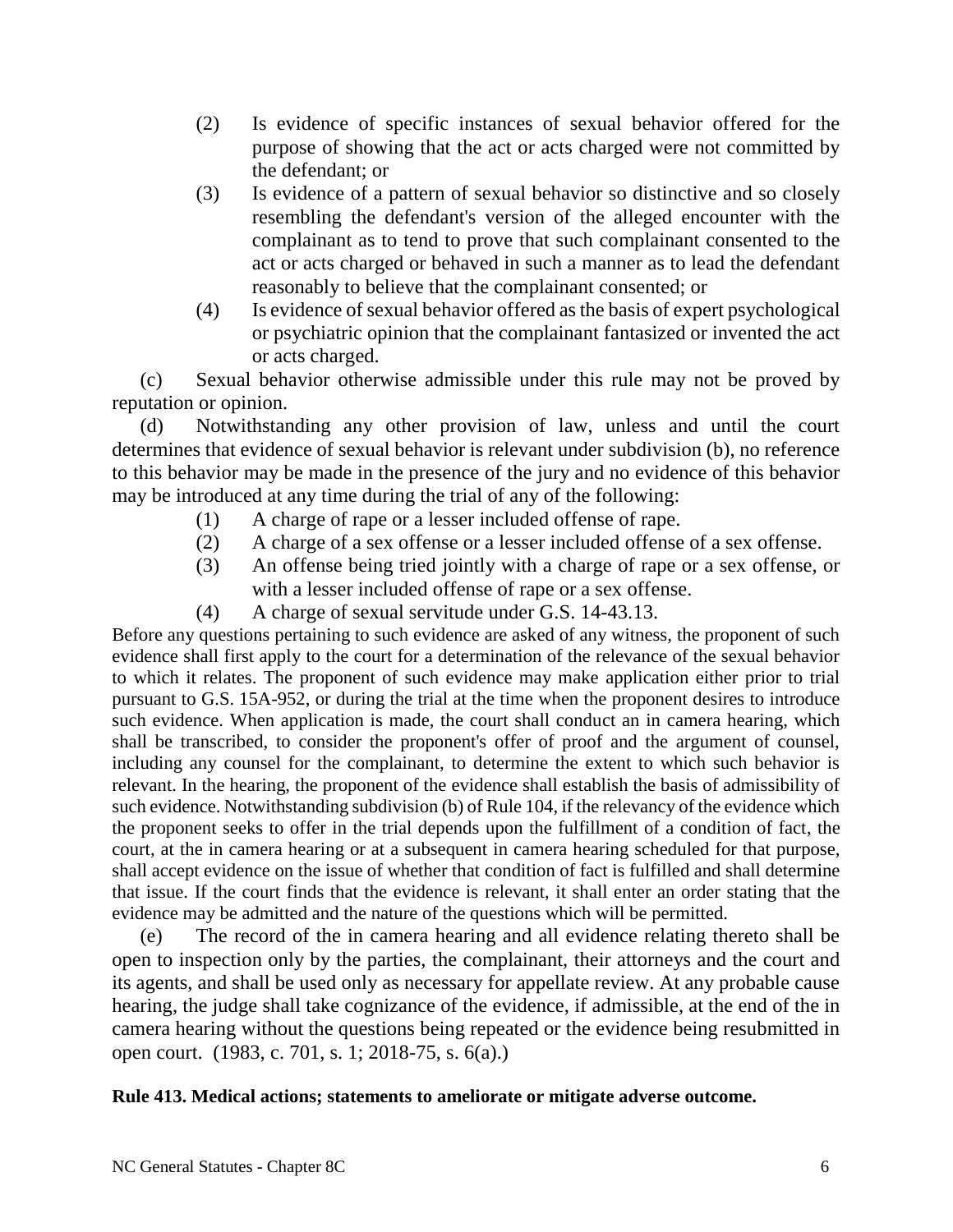Statements by a health care provider apologizing for an adverse outcome in medical treatment, offers to undertake corrective or remedial treatment or actions, and gratuitous acts to assist affected persons shall not be admissible to prove negligence or culpable conduct by the health care provider in an action brought under Article 1B of Chapter 90 of the General Statutes. (2004-149, s. 3.1.)

## **Rule 414. Evidence of medical expenses.**

Evidence offered to prove past medical expenses shall be limited to evidence of the amounts actually paid to satisfy the bills that have been satisfied, regardless of the source of payment, and evidence of the amounts actually necessary to satisfy the bills that have been incurred but not yet satisfied. This rule does not impose upon any party an affirmative duty to seek a reduction in billed charges to which the party is not contractually entitled. (2011-283, s. 1.1; 2011-317, s. 1.1.)

### **Rule 415. Evidence of bankruptcy asbestos trust claims.**

In any civil action asserting personal injury claiming disease based upon exposure to asbestos, there shall be a rebuttable presumption that bankruptcy trust claims materials are relevant, authentic, and admissible in evidence in the civil action. (2018-4, s. 2.)

### Article 5.

Privileges.

### **Rule 501. General rule.**

Except as otherwise required by the Constitution of the United States, the privileges of a witness, person, government, state, or political subdivision thereof shall be determined in accordance with the law of this State. (1983, c. 701, s. 1.)

## Article 6.

## Witnesses.

## **Rule 601. General rule of competency; disqualification of witness.**

(a) General rule. – Every person is competent to be a witness except as otherwise provided in these rules.

(b) Disqualification of witness in general. – A person is disqualified to testify as a witness when the court determines that the person is (1) incapable of expressing himself or herself concerning the matter as to be understood, either directly or through interpretation by one who can understand him or her, or (2) incapable of understanding the duty of a witness to tell the truth.

(c) Disqualification of interested persons. – Upon the trial of an action, or the hearing upon the merits of a special proceeding, a party or a person interested in the event, or a person from, through or under whom such a party or interested person derives his or her interest or title by assignment or otherwise, shall not be examined as a witness in his or her own behalf or interest, or in behalf of the party succeeding to his or her title or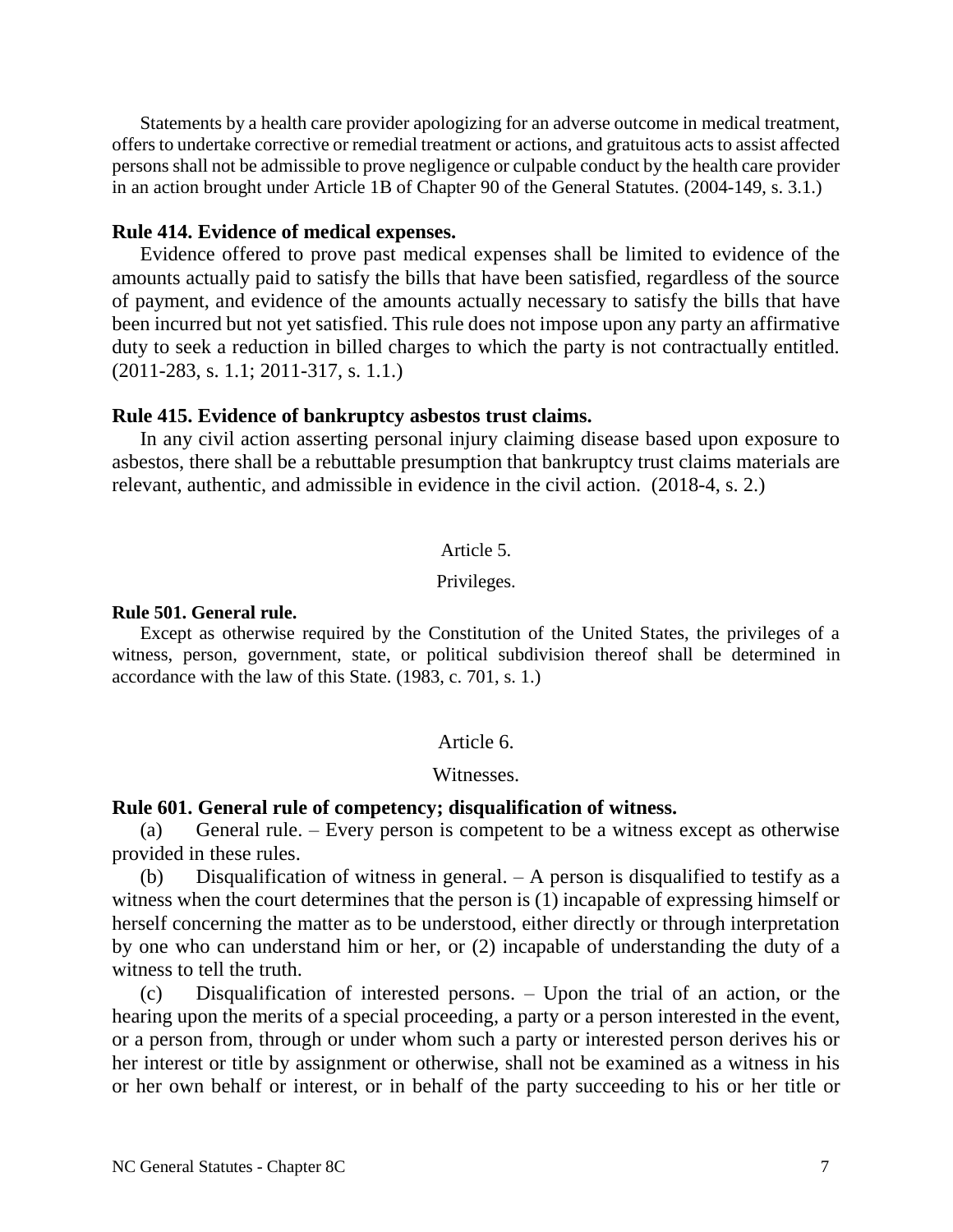interest, against the executor, administrator or survivor of a deceased person, or the guardian of an incompetent person, or a person deriving his or her title or interest from, through or under a deceased or incompetent person by assignment or otherwise, concerning any oral communication between the witness and the deceased or incompetent person. However, this subdivision shall not apply when:

- (1) The executor, administrator, survivor, guardian, or person so deriving title or interest is examined in his or her own behalf regarding the subject matter of the oral communication.
- (2) The testimony of the deceased or incompetent person is given in evidence concerning the same transaction or communication.
- (3) Evidence of the subject matter of the oral communication is offered by the executor, administrator, survivor, guardian or person so deriving title or interest.

Nothing in this subdivision shall preclude testimony as to the identity of the operator of a motor vehicle in any case. (1983, c. 701, s. 1; 2011-29, s. 2.)

# **Rule 602. Lack of personal knowledge.**

A witness may not testify to a matter unless evidence is introduced sufficient to support a finding that he has personal knowledge of the matter. Evidence to prove personal knowledge may, but need not, consist of the testimony of the witness himself. This rule is subject to the provisions of Rule 703, relating to opinion testimony by expert witnesses. (1983, c. 701, s. 1.)

# **Rule 603. Oath or affirmation.**

Before testifying, every witness shall be required to declare that he will testify truthfully, by oath or affirmation administered in a form calculated to awaken his conscience and impress his mind with his duty to do so. (1983, c. 701, s. 1.)

# **Rule 604. Interpreters.**

An interpreter is subject to the provisions of these rules relating to qualification as an expert and the administration of an oath or affirmation that he will make a true translation. (1983, c. 701, s. 1.)

# **Rule 605. Competency of judge as witness.**

The judge presiding at the trial may not testify in that trial as a witness. No objection need be made in order to preserve the point. (1983, c. 701, s. 1.)

# **Rule 606. Competency of juror as witness.**

(a) At the trial.  $-A$  member of the jury may not testify as a witness before that jury in the trial of the case in which he is sitting as a juror. If he is called so to testify, the opposing party shall be afforded an opportunity to object out of the presence of the jury.

(b) Inquiry into validity of verdict or indictment. – Upon an inquiry into the validity of a verdict or indictment, a juror may not testify as to any matter or statement occurring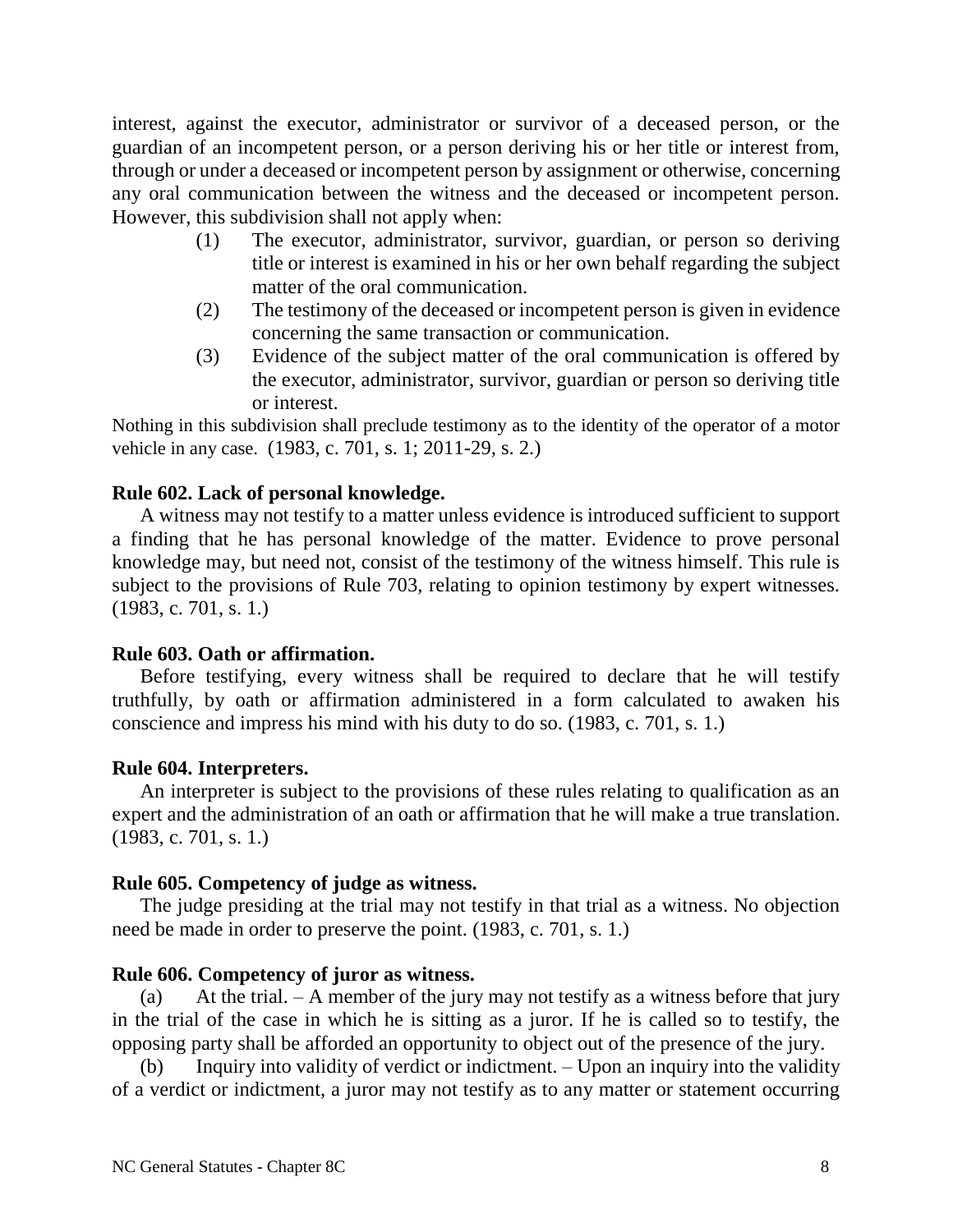during the course of the jury's deliberations or to the effect of anything upon his or any other juror's mind or emotions as influencing him to assent to or dissent from the verdict or indictment or concerning his mental processes in connection therewith, except that a juror may testify on the question whether extraneous prejudicial information was improperly brought to the jury's attention or whether any outside influence was improperly brought to bear upon any juror. Nor may his affidavit or evidence of any statement by him concerning a matter about which he would be precluded from testifying be received for these purposes. (1983, c. 701, s. 1.)

# **Rule 607. Who may impeach.**

The credibility of a witness may be attacked by any party, including the party calling him. (1983, c. 701, s. 1.)

# **Rule 608. Evidence of character and conduct of witness.**

(a) Opinion and reputation evidence of character. – The credibility of a witness may be attacked or supported by evidence in the form of reputation or opinion as provided in Rule 405(a), but subject to these limitations: (1) the evidence may refer only to character for truthfulness or untruthfulness, and (2) evidence of truthful character is admissible only after the character of the witness for truthfulness has been attacked by opinion or reputation evidence or otherwise.

(b) Specific instances of conduct. – Specific instances of the conduct of a witness, for the purpose of attacking or supporting his credibility, other than conviction of crime as provided in Rule 609, may not be proved by extrinsic evidence. They may, however, in the discretion of the court, if probative of truthfulness or untruthfulness, be inquired into on cross-examination of the witness (1) concerning his character for truthfulness or untruthfulness, or (2) concerning the character for truthfulness or untruthfulness of another witness as to which character the witness being cross-examined has testified.

The giving of testimony, whether by an accused or by any other witness, does not operate as a waiver of his privilege against self-incrimination when examined with respect to matters which relate only to credibility. (1983, c. 701, s. 1.)

# **Rule 609. Impeachment by evidence of conviction of crime.**

(a) General rule. – For the purpose of attacking the credibility of a witness, evidence that the witness has been convicted of a felony, or of a Class A1, Class 1, or Class 2 misdemeanor, shall be admitted if elicited from the witness or established by public record during cross-examination or thereafter.

(b) Time limit. – Evidence of a conviction under this rule is not admissible if a period of more than 10 years has elapsed since the date of the conviction or of the release of the witness from the confinement imposed for that conviction, whichever is the later date, unless the court determines, in the interests of justice, that the probative value of the conviction supported by specific facts and circumstances substantially outweighs its prejudicial effect. However, evidence of a conviction more than 10 years old as calculated herein is not admissible unless the proponent gives to the adverse party sufficient advance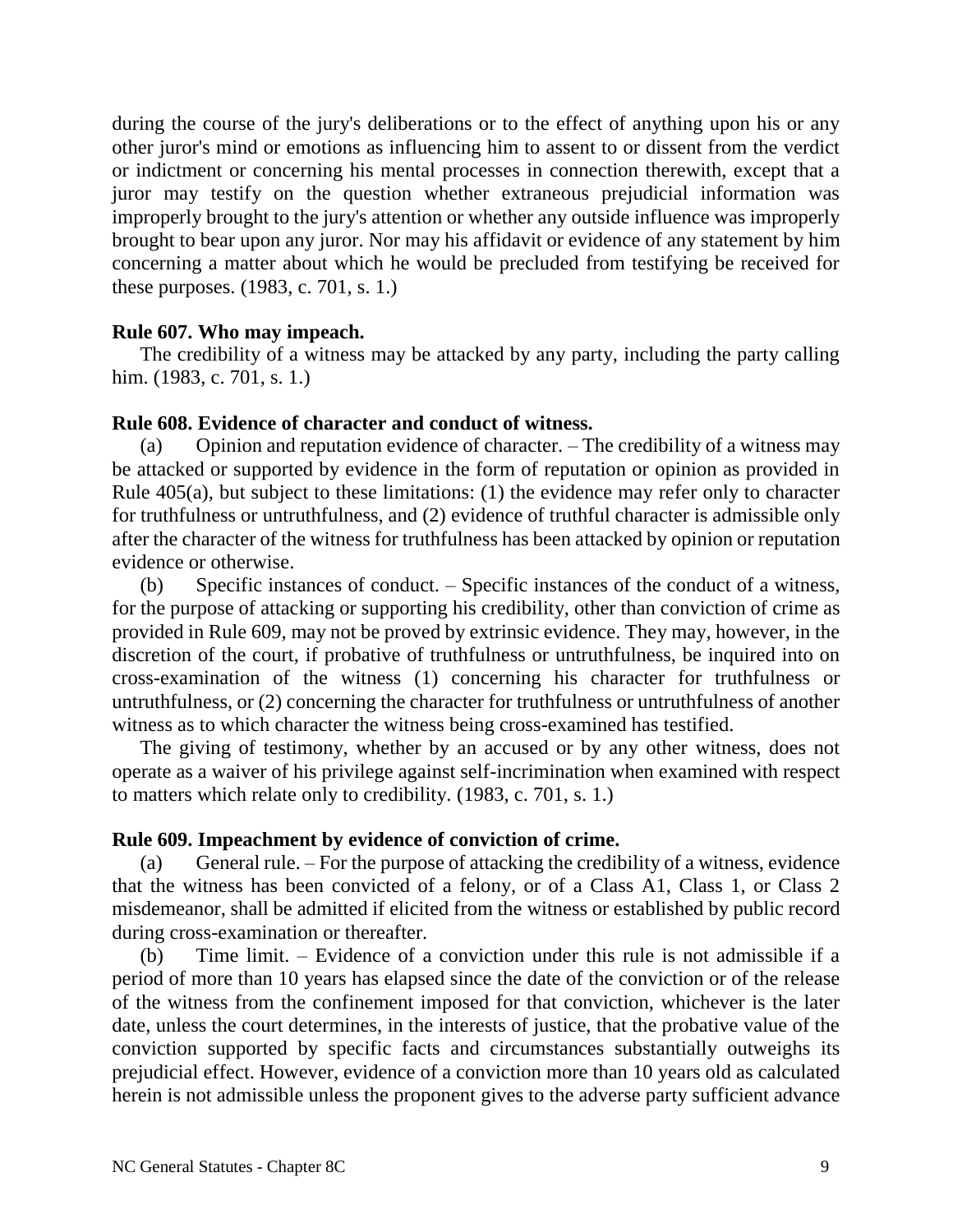written notice of intent to use such evidence to provide the adverse party with a fair opportunity to contest the use of such evidence.

(c) Effect of pardon. – Evidence of a conviction is not admissible under this rule if the conviction has been pardoned.

Juvenile adjudications. – Evidence of juvenile adjudications is generally not admissible under this rule. The court may, however, in a criminal case allow evidence of a juvenile adjudication of a witness other than the accused if conviction of the offense would be admissible to attack the credibility of an adult and the court is satisfied that admission in evidence is necessary for a fair determination of the issue of guilt or innocence.

(e) Pendency of appeal. – The pendency of an appeal therefrom does not render evidence of a conviction inadmissible. Evidence of the pendency of an appeal is admissible. (1983, c. 701, s. 1; 1999-79, s. 1.)

# **Rule 610. Religious beliefs or opinions.**

Evidence of the beliefs or opinions of a witness on matters of religion is not admissible for the purpose of showing that by reason of their nature his credibility is impaired or enhanced; provided, however, such evidence may be admitted for the purpose of showing interest or bias. (1983, c. 701, s. 1.)

# **Rule 611. Mode and order of interrogation and presentation.**

(a) Control by court. – The court shall exercise reasonable control over the mode and order of interrogating witnesses and presenting evidence so as to (1) make the interrogation and presentation effective for the ascertainment of the truth, (2) avoid needless consumption of time, and (3) protect witnesses from harassment or undue embarrassment.

(b) Scope of cross-examination. – A witness may be cross-examined on any matter relevant to any issue in the case, including credibility.

(c) Leading questions. – Leading questions should not be used on the direct examination of a witness except as may be necessary to develop his testimony. Ordinarily leading questions should be permitted on cross-examination. When a party calls a hostile witness, an adverse party, or a witness identified with an adverse party, interrogation may be by leading questions. (1983, c. 701, s. 1.)

# **Rule 612. Writing or object used to refresh memory.**

(a) While testifying. – If, while testifying, a witness uses a writing or object to refresh his memory, an adverse party is entitled to have the writing or object produced at the trial, hearing, or deposition in which the witness is testifying.

(b) Before testifying. – If, before testifying, a witness uses a writing or object to refresh his memory for the purpose of testifying and the court in its discretion determines that the interests of justice so require, an adverse party is entitled to have those portions of any writing or of the object which relate to the testimony produced, if practicable, at the trial, hearing, or deposition in which the witness is testifying.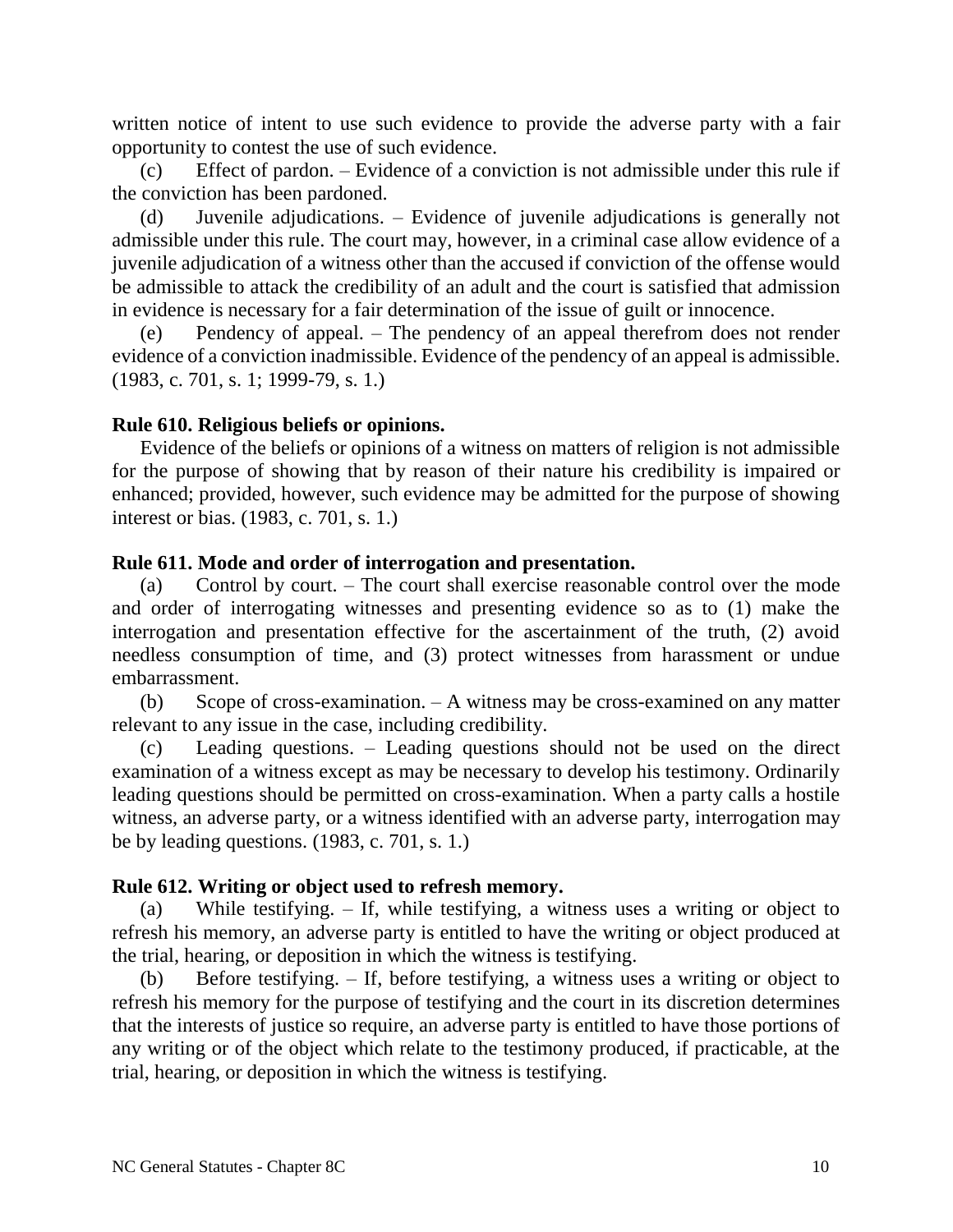$(c)$  Terms and conditions of production and use.  $-A$  party entitled to have a writing or object produced under this rule is entitled to inspect it, to cross-examine the witness thereon, and to introduce in evidence those portions which relate to the testimony of the witness. If production of the writing or object at the trial, hearing, or deposition is impracticable, the court may order it made available for inspection. If it is claimed that the writing or object contains privileged information or information not directly related to the subject matter of the testimony, the court shall examine the writing or object in camera, excise any such portions, and order delivery of the remainder to the party entitled thereto. Any portion withheld over objections shall be preserved and made available to the appellate court in the event of an appeal. If a writing or object is not produced, made available for inspection, or delivered pursuant to order under this rule, the court shall make any order justice requires, but in criminal cases if the prosecution elects not to comply, the order shall be one striking the testimony or, if justice so requires, declaring a mistrial. (1983, c. 701, s. 1.)

# **Rule 613. Prior statements of witnesses.**

In examining a witness concerning a prior statement made by him, whether written or not, the statement need not be shown nor its contents disclosed to him at that time, but on request the same shall be shown or disclosed to opposing counsel. (1983, c. 701, s. 1.)

## **Rule 614. Calling and interrogation of witnesses by court.**

(a) Calling by court. – The court may, on its own motion or at the suggestion of a party, call witnesses, and all parties are entitled to cross-examine witnesses thus called.

(b) Interrogation by court. – The court may interrogate witnesses, whether called by itself or by a party.

(c) Objections. – No objections are necessary with respect to the calling of a witness by the court or to questions propounded to a witness by the court but it shall be deemed that proper objection has been made and overruled. (1983, c. 701, s. 1.)

# **Rule 615. Exclusion of witnesses.**

At the request of a party the court may order witnesses excluded so that they cannot hear the testimony of other witnesses, and it may make the order of its own motion. This rule does not authorize exclusion of (1) a party who is a natural person, or (2) an officer or employee of a party that is not a natural person designated as its representative by its attorney, or (3) a person whose presence is shown by a party to be essential to the presentation of his cause, or (4) a person whose presence is determined by the court to be in the interest of justice. (1983, c. 701, s. 1.)

# **Rule 616. Alternative testimony of witnesses with an intellectual or developmental disability in civil cases and special proceedings.**

- (a) Definitions. The following definitions apply to this section:
	- (1) The definitions set out in G.S. 122C-3.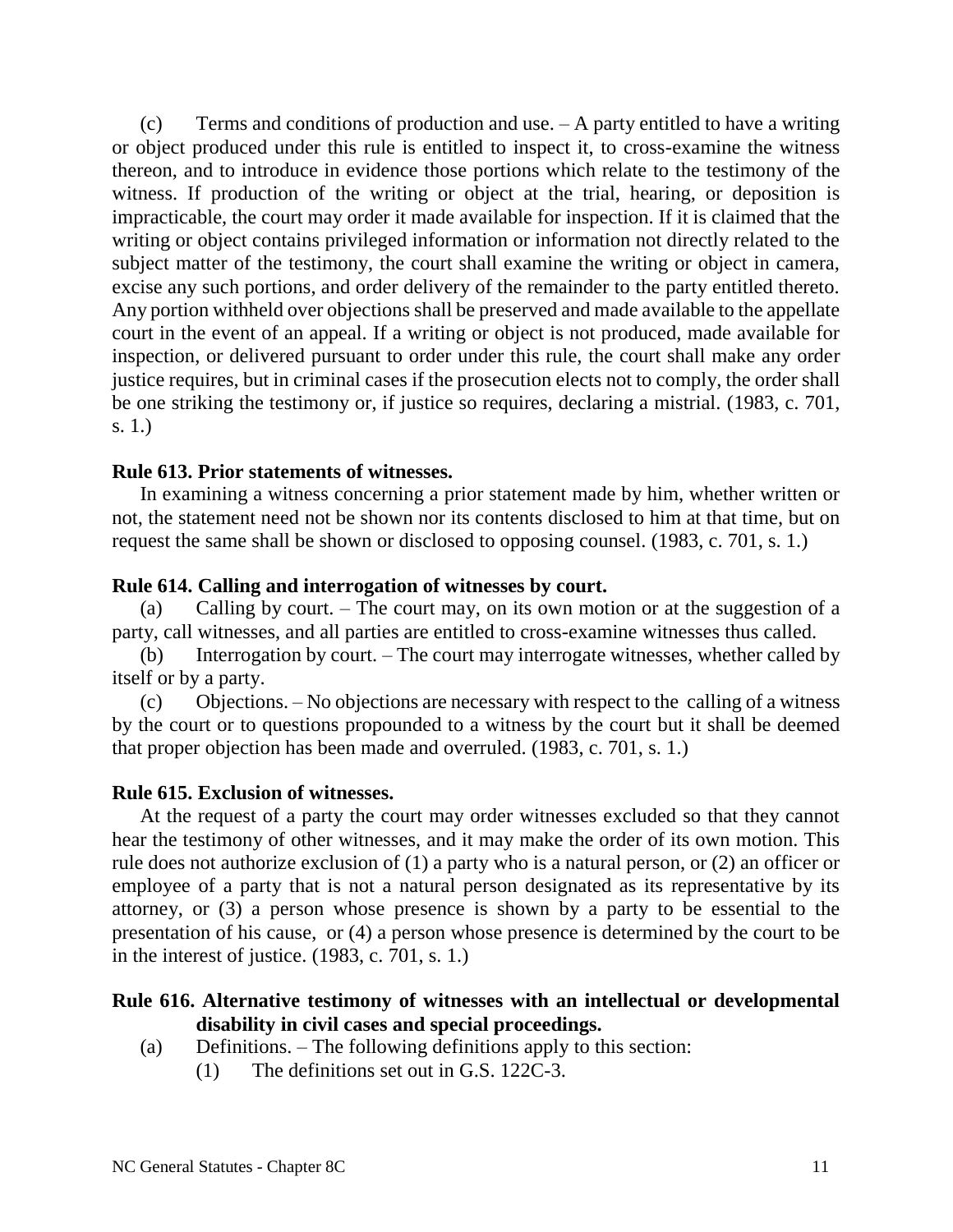(2) Remote testimony. – A method by which a witness testifies outside of an open forum and outside of the physical presence of a party or parties.

(b) Remote Testimony Authorized. – An individual with an intellectual or developmental disability who is competent to testify may testify by remote testimony in a civil proceeding or special proceeding if the court determines by clear and convincing evidence that the witness would suffer serious emotional distress from testifying in the presence of a named party or parties or from testifying in an open forum and that the ability of the witness to communicate with the trier of fact would be impaired by testifying in the presence of a named party or parties or from testifying in an open forum.

(c) Hearing Procedure. – Upon motion of a party or the court's own motion, and for good cause shown, the court shall hold an evidentiary hearing to determine whether to allow remote testimony. The hearing shall be recorded unless recordation is waived by all parties. The presence of the witness is not required at the hearing unless so ordered by the presiding judge.

(d) Order. – An order allowing or disallowing the use of remote testimony shall state the findings and conclusions of law that support the court's determination. An order allowing the use of remote testimony also shall do all of the following:

- (1) State the method by which the witness is to testify.
- (2) List any individual or category of individuals allowed to be in or required to be excluded from the presence of the witness during testimony.
- (3) State any special conditions necessary to facilitate the cross-examination of the witness.
- (4) State any condition or limitation upon the participation of individuals in the presence of the witness during the testimony.
- (5) State any other conditions necessary for taking or presenting testimony.

(e) Testimony. – The method of remote testimony shall allow the trier of fact and all parties to observe the demeanor of the witness as the witness testifies in a similar manner as if the witness were testifying in the open forum. Except as provided in this section, the court shall ensure that the counsel for all parties is physically present where the witness testifies and has a full and fair opportunity for examination and cross-examination of the witness. In a proceeding where a party is representing itself, the court may limit or deny the party from being physically present during testimony if the court finds that the witness would suffer serious emotional distress from testifying in the presence of the party. A party may waive the right to have counsel physically present where the witness testifies.

(f) Nonexclusive Procedure and Standard. – Nothing in this section prohibits the use or application of any other method or procedure authorized or required by law for the introduction into evidence of statements or testimony of an individual with an intellectual or developmental disability. (2009-514, s. 1; 2018-47, s. 3(a).)

# Article 7.

# Opinions and Expert Testimony.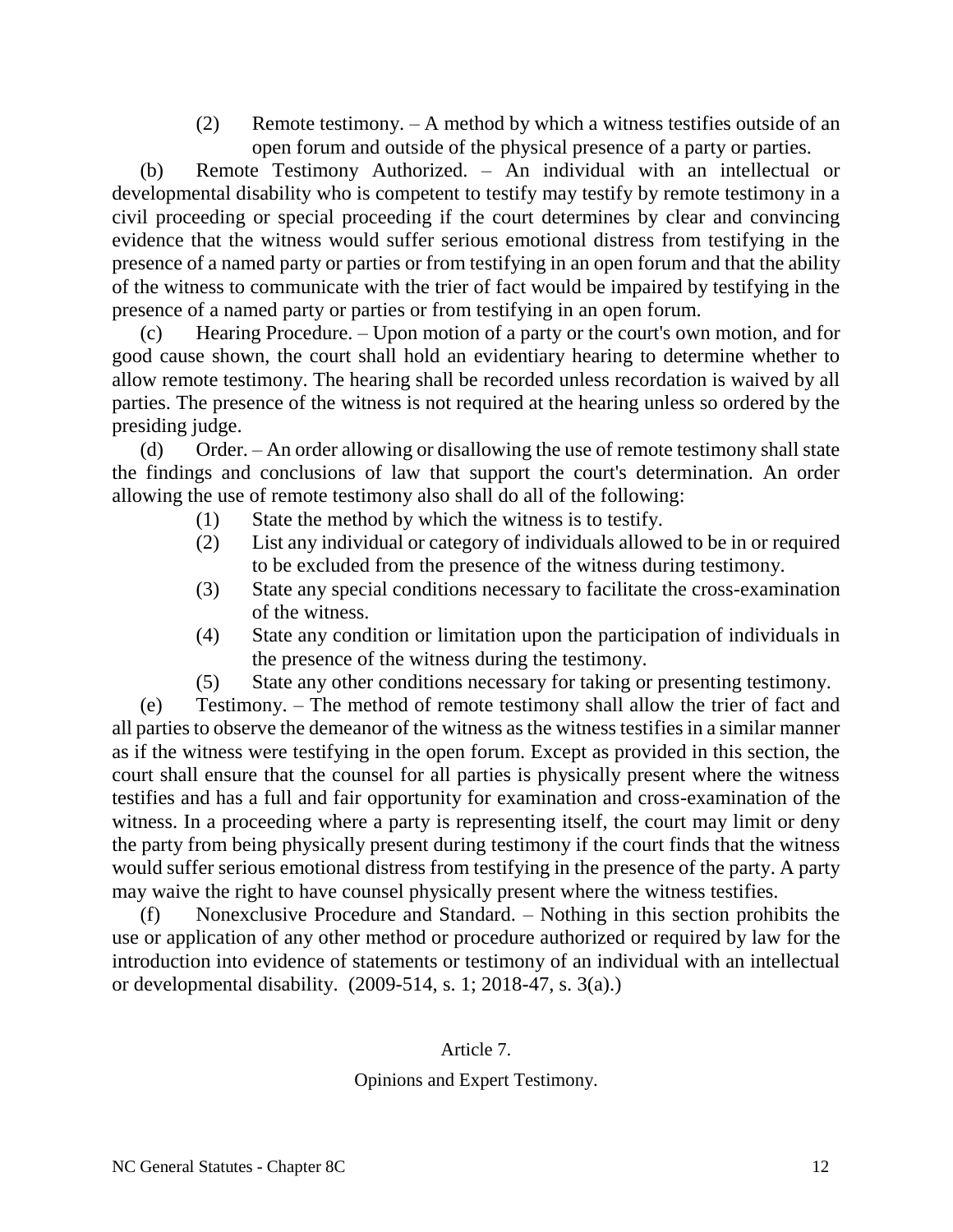## **Rule 701. Opinion testimony by lay witness.**

If the witness is not testifying as an expert, his testimony in the form of opinions or inferences is limited to those opinions or inferences which are (a) rationally based on the perception of the witness and (b) helpful to a clear understanding of his testimony or the determination of a fact in issue. (1983, c. 701, s. 1.)

# **Rule 702. Testimony by experts.**

(a) If scientific, technical or other specialized knowledge will assist the trier of fact to understand the evidence or to determine a fact in issue, a witness qualified as an expert by knowledge, skill, experience, training, or education, may testify thereto in the form of an opinion, or otherwise, if all of the following apply:

- (1) The testimony is based upon sufficient facts or data.
- (2) The testimony is the product of reliable principles and methods.
- (3) The witness has applied the principles and methods reliably to the facts of the case.

(a1) Notwithstanding any other provision of law, a witness may give expert testimony solely on the issue of impairment and not on the issue of specific alcohol concentration level relating to the following:

- (1) The results of a Horizontal Gaze Nystagmus (HGN) Test when the test is administered in accordance with the person's training by a person who has successfully completed training in HGN.
- (2) Whether a person was under the influence of one or more impairing substances, and the category of such impairing substance or substances, if the witness holds a current certification as a Drug Recognition Expert, issued by the State Department of Health and Human Services.

(b) In a medical malpractice action as defined in G.S. 90-21.11, a person shall not give expert testimony on the appropriate standard of health care as defined in G.S. 90-21.12 unless the person is a licensed health care provider in this State or another state and meets the following criteria:

- (1) If the party against whom or on whose behalf the testimony is offered is a specialist, the expert witness must:
	- a. Specialize in the same specialty as the party against whom or on whose behalf the testimony is offered; or
	- b. Specialize in a similar specialty which includes within its specialty the performance of the procedure that is the subject of the complaint and have prior experience treating similar patients.
- (2) During the year immediately preceding the date of the occurrence that is the basis for the action, the expert witness must have devoted a majority of his or her professional time to either or both of the following:
	- a. The active clinical practice of the same health profession in which the party against whom or on whose behalf the testimony is offered, and if that party is a specialist, the active clinical practice of the same specialty or a similar specialty which includes within its specialty the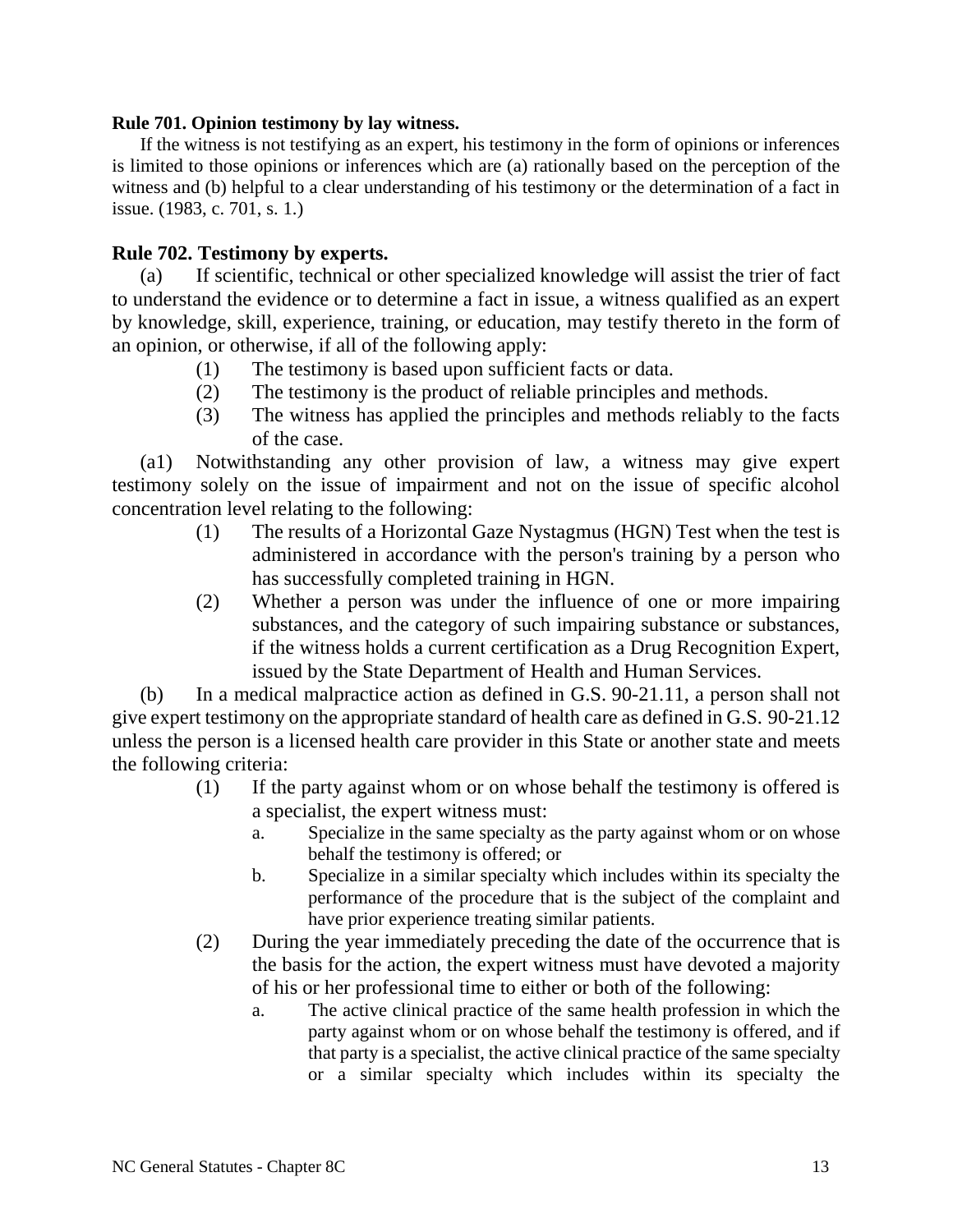performance of the procedure that is the subject of the complaint and have prior experience treating similar patients; or

b. The instruction of students in an accredited health professional school or accredited residency or clinical research program in the same health profession in which the party against whom or on whose behalf the testimony is offered, and if that party is a specialist, an accredited health professional school or accredited residency or clinical research program in the same specialty.

(c) Notwithstanding subsection (b) of this section, if the party against whom or on whose behalf the testimony is offered is a general practitioner, the expert witness, during the year immediately preceding the date of the occurrence that is the basis for the action, must have devoted a majority of his or her professional time to either or both of the following:

- (1) Active clinical practice as a general practitioner; or
- (2) Instruction of students in an accredited health professional school or accredited residency or clinical research program in the general practice of medicine.

(d) Notwithstanding subsection (b) of this section, a physician who qualifies as an expert under subsection (a) of this Rule and who by reason of active clinical practice or instruction of students has knowledge of the applicable standard of care for nurses, nurse practitioners, certified registered nurse anesthetists, certified registered nurse midwives, physician assistants, or other medical support staff may give expert testimony in a medical malpractice action with respect to the standard of care of which he is knowledgeable of nurses, nurse practitioners, certified registered nurse anesthetists, certified registered nurse midwives, physician assistants licensed under Chapter 90 of the General Statutes, or other medical support staff.

(e) Upon motion by either party, a resident judge of the superior court in the county or judicial district in which the action is pending may allow expert testimony on the appropriate standard of health care by a witness who does not meet the requirements of subsection (b) or (c) of this Rule, but who is otherwise qualified as an expert witness, upon a showing by the movant of extraordinary circumstances and a determination by the court that the motion should be allowed to serve the ends of justice.

(f) In an action alleging medical malpractice, an expert witness shall not testify on a contingency fee basis.

(g) This section does not limit the power of the trial court to disqualify an expert witness on grounds other than the qualifications set forth in this section.

(h) Notwithstanding subsection (b) of this section, in a medical malpractice action as defined in G.S. 90-21.11(2)b. against a hospital, or other health care or medical facility, a person shall not give expert testimony on the appropriate standard of care as to administrative or other nonclinical issues unless the person has substantial knowledge, by virtue of his or her training and experience, about the standard of care among hospitals, or health care or medical facilities, of the same type as the hospital, or health care or medical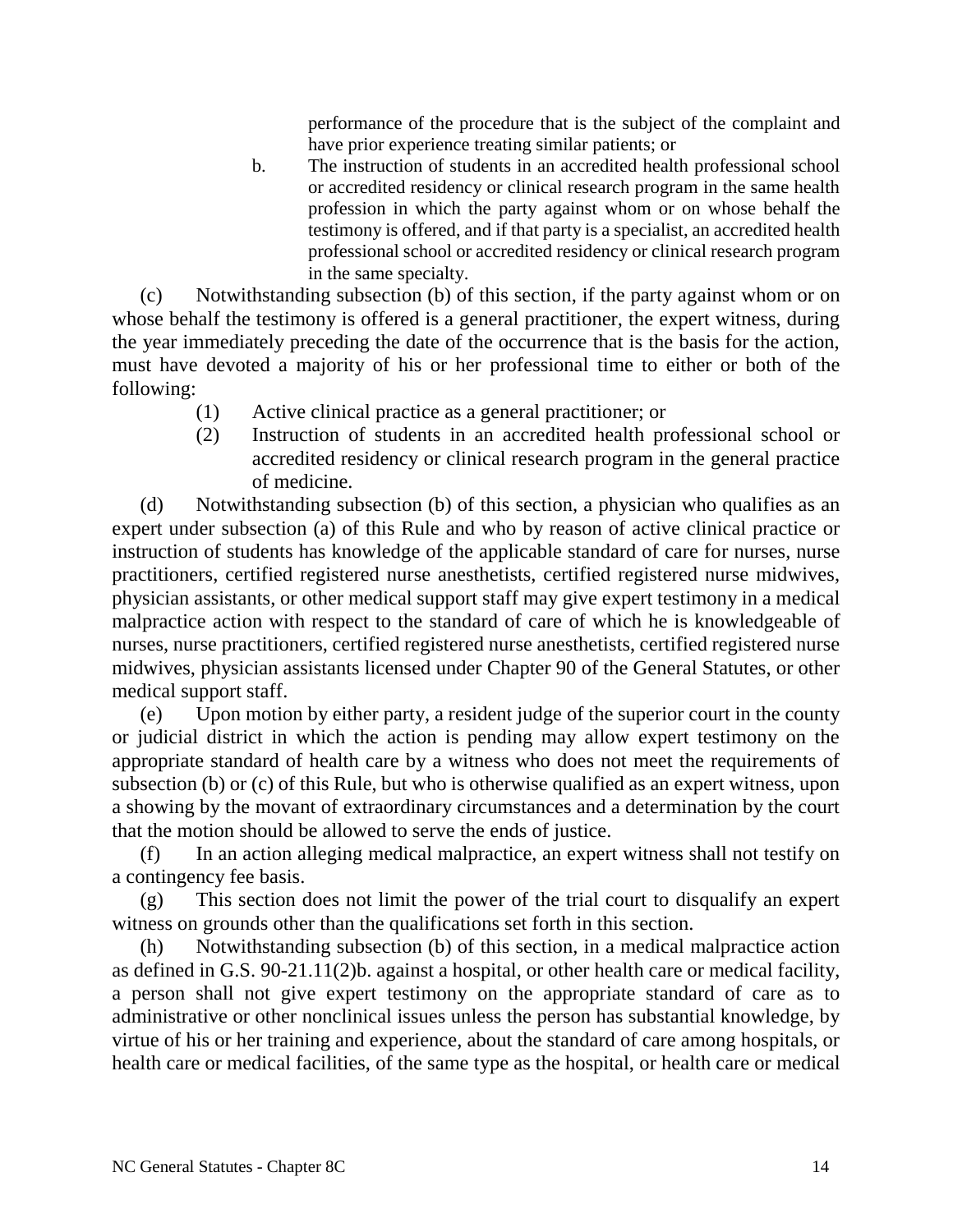facility, whose actions or inactions are the subject of the testimony situated in the same or similar communities at the time of the alleged act giving rise to the cause of action.

(i) A witness qualified as an expert in accident reconstruction who has performed a reconstruction of a crash, or has reviewed the report of investigation, with proper foundation may give an opinion as to the speed of a vehicle even if the witness did not observe the vehicle moving. (1983, c. 701, s. 1; 1995, c. 309, s. 1; 2006-253, s. 6; 2007-493, s. 5; 2011-283, s. 1.3; 2011-400, s. 4; 2017-57, s. 17.8(b); 2017-212, s. 5.3.)

## **Rule 703. Bases of opinion testimony by experts.**

The facts or data in the particular case upon which an expert bases an opinion or inference may be those perceived by or made known to him at or before the hearing. If of a type reasonably relied upon by experts in the particular field in forming opinions or inferences upon the subject, the facts or data need not be admissible in evidence. (1983, c. 701, s. 1.)

## **Rule 704. Opinion on ultimate issue.**

Testimony in the form of an opinion or inference is not objectionable because it embraces an ultimate issue to be decided by the trier of fact. (1983, c. 701, s. 1.)

## **Rule 705. Disclosure of facts or data underlying expert opinion.**

The expert may testify in terms of opinion or inference and give his reasons therefor without prior disclosure of the underlying facts or data, unless an adverse party requests otherwise, in which event the expert will be required to disclose such underlying facts or data on direct examination or voir dire before stating the opinion. The expert may in any event be required to disclose the underlying facts or data on cross-examination. There shall be no requirement that expert testimony be in response to a hypothetical question. (1983, c. 701, s. 1.)

## **Rule 706. Court appointed experts.**

(a) Appointment. – The court may on its own motion or on the motion of any party enter an order to show cause why expert witnesses should not be appointed, and may request the parties to submit nominations. The court may appoint any expert witnesses agreed upon by the parties, and may appoint witnesses of its own selection. An expert witness shall not be appointed by the court unless he consents to act. A witness so appointed shall be informed of his duties by the court in writing, a copy of which shall be filed with the clerk, or at a conference in which the parties shall have opportunity to participate. A witness so appointed shall advise the parties of his findings, if any; his deposition may be taken by any party; and he may be called to testify by the court or any party. He shall be subject to cross-examination by each party, including a party calling him as a witness.

(b) Compensation. – Expert witnesses so appointed are entitled to reasonable compensation in whatever sum the court may allow. The compensation thus fixed is payable from funds which may be provided by law in criminal cases and civil actions and proceedings involving just compensation for the taking of property. In other civil actions and proceedings the compensation shall be paid by the parties in such proportion and at such time as the court directs, and thereafter charged in like manner as other costs.

(c) Disclosure of appointment. – In the exercise of its discretion, the court may authorize disclosure to the jury of the fact that the court appointed the expert witness.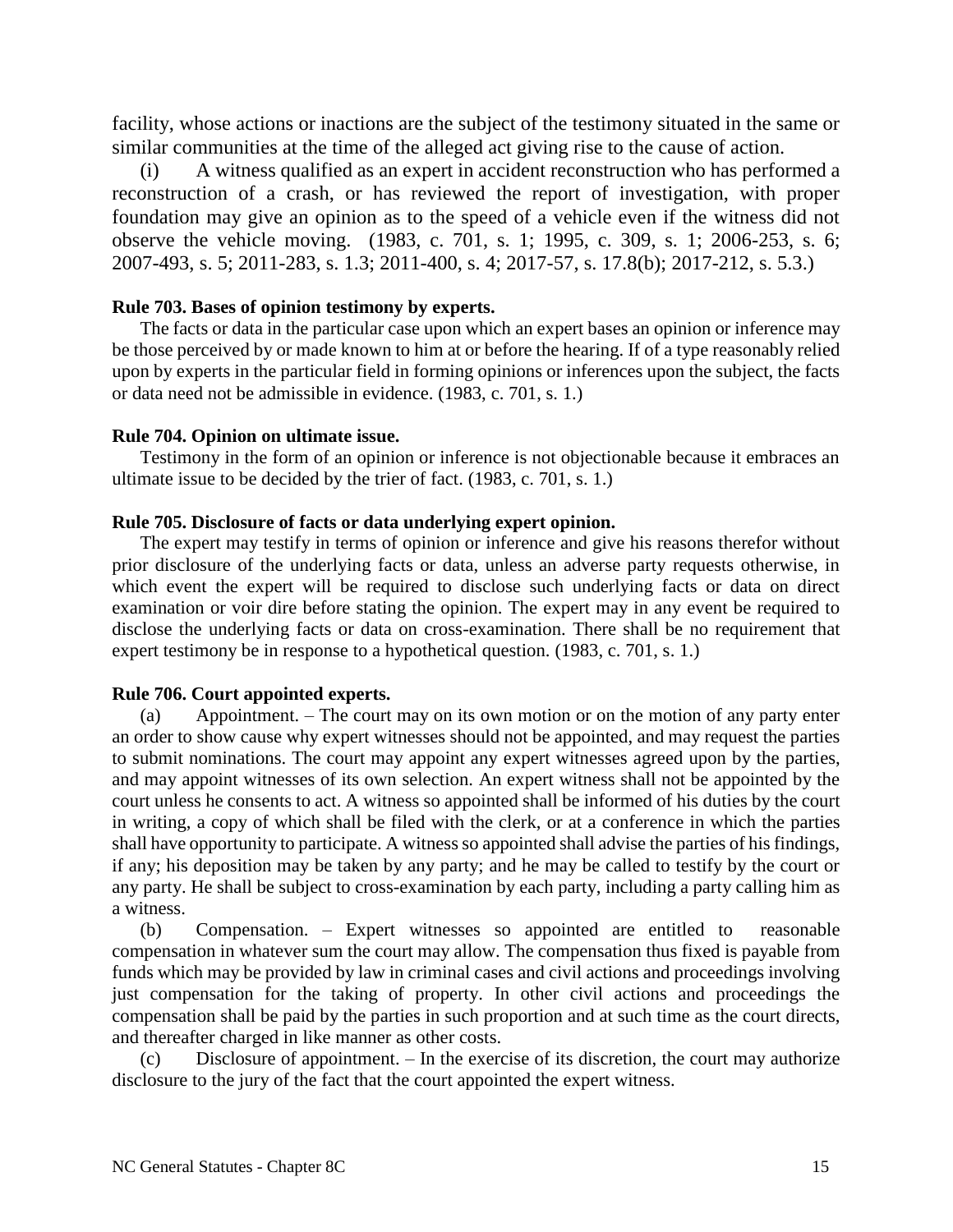(d) Parties' experts of own selection. – Nothing in this rule limits the parties in calling expert witnesses of their own selection. (1983, c. 701, s. 1.)

## Article 8.

### Hearsay.

## **Rule 801. Definitions and exception for admissions of a party-opponent.**

The following definitions apply under this Article:

(a) Statement. – A "statement" is  $(1)$  an oral or written assertion or  $(2)$  nonverbal conduct of a person, if it is intended by him as an assertion.

(b) Declarant. – A "declarant" is a person who makes a statement.

(c) Hearsay. – "Hearsay" is a statement, other than one made by the declarant while testifying at the trial or hearing, offered in evidence to prove the truth of the matter asserted.

(d) Exception for Admissions by a Party-Opponent. – A statement is admissible as an exception to the hearsay rule if it is offered against a party and it is (A) his own statement, in either his individual or a representative capacity, or (B) a statement of which he has manifested his adoption or belief in its truth, or (C) a statement by a person authorized by him to make a statement concerning the subject, or (D) a statement by his agent or servant concerning a matter within the scope of his agency or employment, made during the existence of the relationship or (E) a statement by a coconspirator of such party during the course and in furtherance of the conspiracy. (1983, c. 701, s. 1.)

## **Rule 802. Hearsay rule.**

Hearsay is not admissible except as provided by statute or by these rules. (1983, c. 701, s. 1.)

# **Rule 803. Hearsay exceptions; availability of declarant immaterial.**

The following are not excluded by the hearsay rule, even though the declarant is available as a witness:

- (1) Present Sense Impression. A statement describing or explaining an event or condition made while the declarant was perceiving the event or condition, or immediately thereafter.
- (2) Excited Utterance. A statement relating to a startling event or condition made while the declarant was under the stress of excitement caused by the event or condition.
- (3) Then Existing Mental, Emotional, or Physical Condition. A statement of the declarant's then existing state of mind, emotion, sensation, or physical condition (such as intent, plan, motive, design, mental feeling, pain, and bodily health), but not including a statement of memory or belief to prove the fact remembered or believed unless it relates to the execution, revocation, identification, or terms of declarant's will.
- (4) Statements for Purposes of Medical Diagnosis or Treatment. Statements made for purposes of medical diagnosis or treatment and describing medical history, or past or present symptoms, pain, or sensations, or the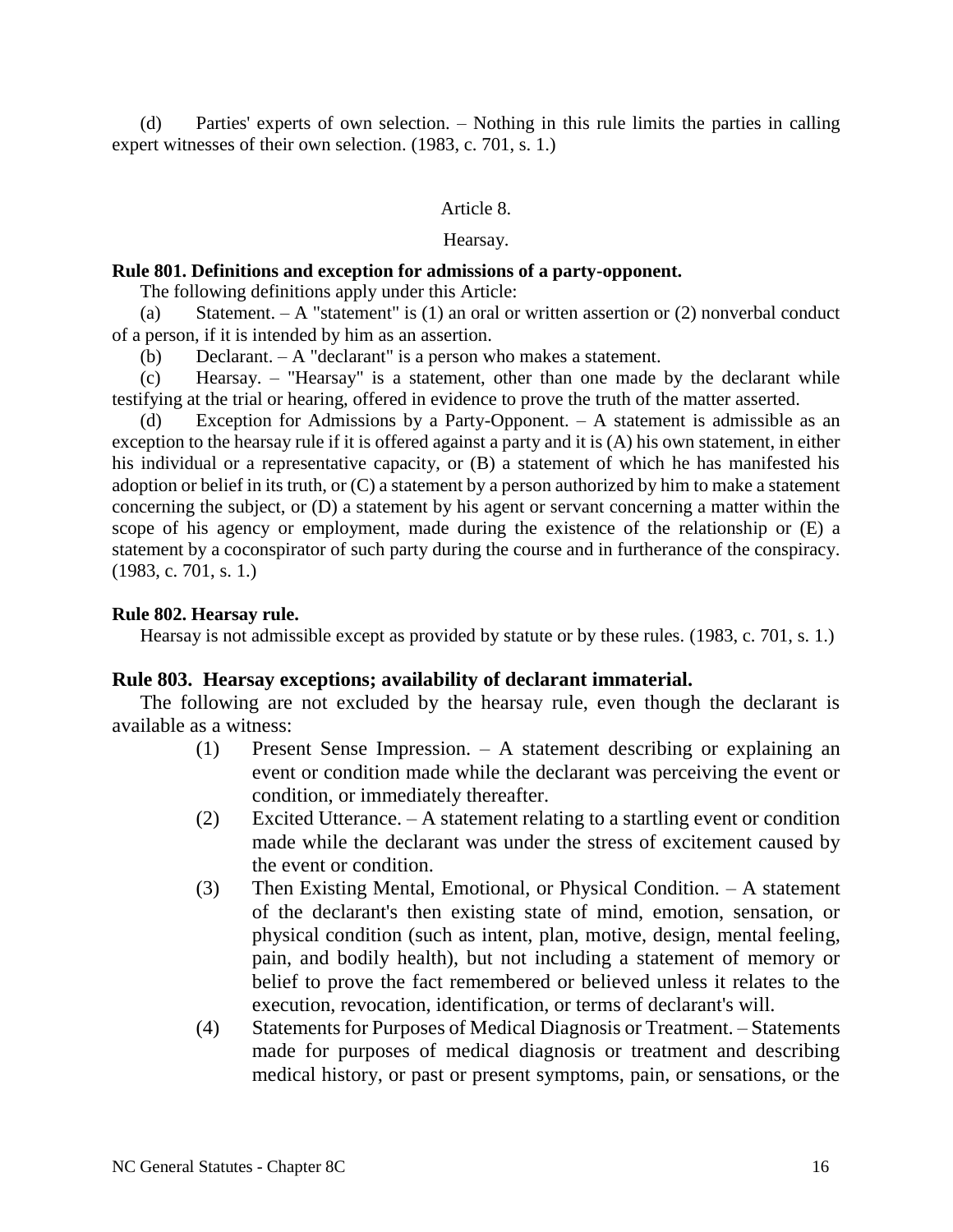inception or general character of the cause or external source thereof insofar as reasonably pertinent to diagnosis or treatment.

- (5) Recorded Recollection. A memorandum or record concerning a matter about which a witness once had knowledge but now has insufficient recollection to enable him to testify fully and accurately, shown to have been made or adopted by the witness when the matter was fresh in his memory and to reflect that knowledge correctly. If admitted, the memorandum or record may be read into evidence but may not itself be received as an exhibit unless offered by an adverse party.
- (6) Records of Regularly Conducted Activity. A memorandum, report, record, or data compilation, in any form, of acts, events, conditions, opinions, or diagnoses, made at or near the time by, or from information transmitted by, a person with knowledge, if (i) kept in the course of a regularly conducted business activity and (ii) it was the regular practice of that business activity to make the memorandum, report, record, or data compilation, all as shown by the testimony of the custodian or other qualified witness, or by affidavit or by document under seal under Rule 902 of the Rules of Evidence made by the custodian or witness, unless the source of information or the method or circumstances of preparation indicate lack of trustworthiness. Authentication of evidence by affidavit shall be confined to the records of nonparties, and the proponent of that evidence shall give advance notice to all other parties of intent to offer the evidence with authentication by affidavit. The term "business" as used in this paragraph includes business, institution, association, profession, occupation, and calling of every kind, whether or not conducted for profit.
- (7) Absence of Entry in Records Kept in Accordance with the Provisions of Paragraph (6). – Evidence that a matter is not included in the memoranda, reports, records, or data compilations, in any form, kept in accordance with the provisions of paragraph (6), to prove the nonoccurrence or nonexistence of the matter, if the matter was of a kind of which a memorandum, report, record, or data compilation was regularly made and preserved, unless the sources of information or other circumstances indicate lack of trustworthiness.
- (8) Public Records and Reports. Records, reports, statements, or data compilations, in any form, of public offices or agencies, setting forth (A) the activities of the office or agency, or (B) matters observed pursuant to duty imposed by law as to which matters there was a duty to report, excluding, however, in criminal cases matters observed by police officers and other law-enforcement personnel, or (C) in civil actions and proceedings and against the State in criminal cases, factual findings resulting from an investigation made pursuant to authority granted by law, unless the sources of information or other circumstances indicate lack of trustworthiness.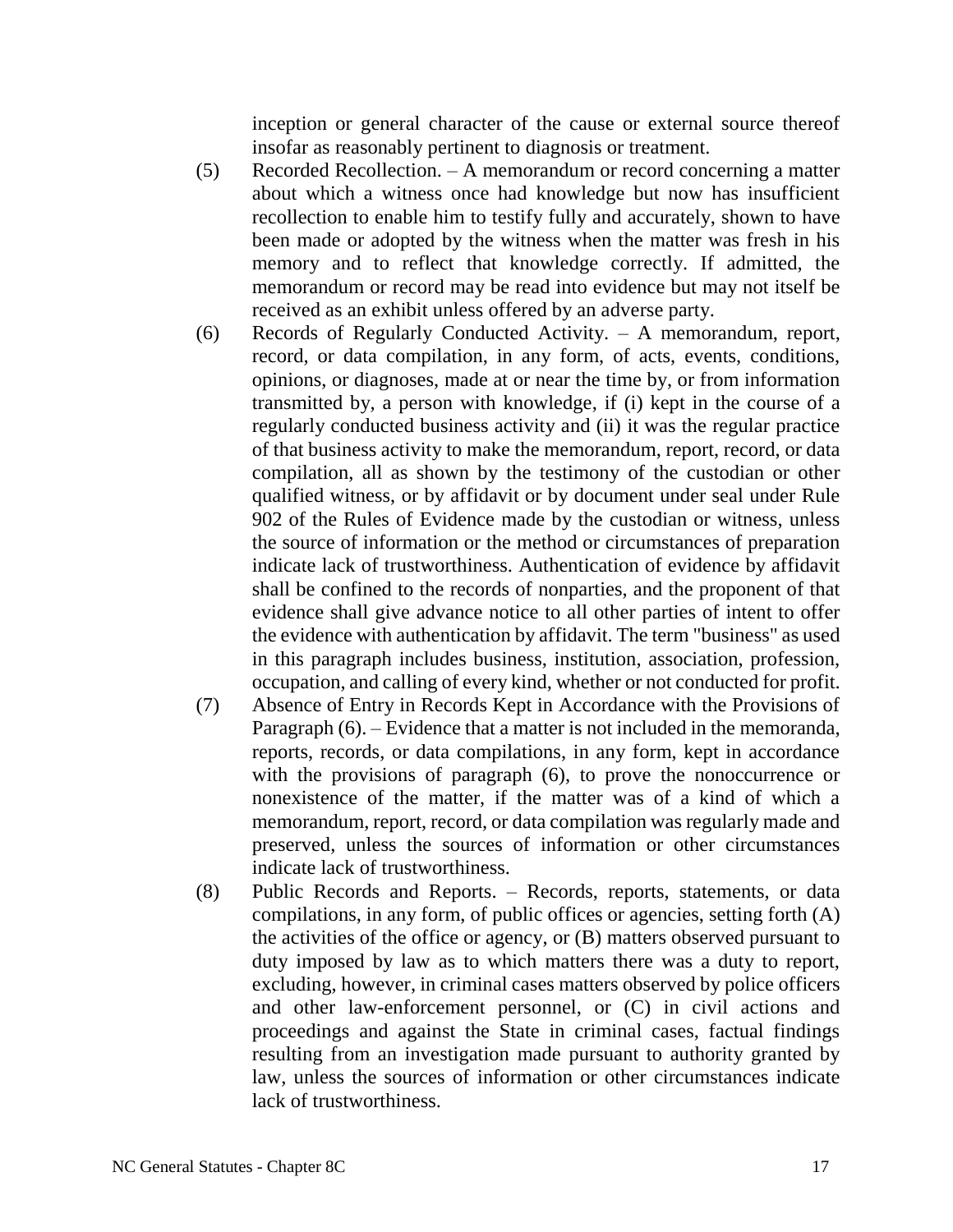- (9) Records of Vital Statistics. Records or data compilations, in any form, of births, fetal deaths, deaths, or marriages, if the report thereof was made to a public office pursuant to requirements of law.
- (10) Absence of Public Record or Entry. To prove the absence of a record, report, statement, or data compilation, in any form, or the nonoccurrence or nonexistence of a matter of which a record, report, statement, or data compilation, in any form, was regularly made and preserved by a public office or agency, evidence in the form of a certification in accordance with Rule 902, or testimony, that diligent search failed to disclose the record, report, statement, or data compilation, or entry.
- (11) Records of Religious Organizations. Statements of births, marriages, divorces, deaths, legitimacy, ancestry, relationship by blood or marriage, or other similar facts of personal or family history, contained in a regularly kept record of a religious organization.
- (12) Marriage, Baptismal, and Similar Certificates. Statements of fact contained in a certificate that the maker performed a marriage or other ceremony or administered a sacrament, made by a clergyman, public official, or other person authorized by the rules or practices of a religious organization or by law to perform the act certified, and purporting to have been issued at the time of the act or within a reasonable time thereafter.
- (13) Family Records. Statements of fact concerning personal or family history contained in family Bibles, genealogies, charts, engravings on rings, inscriptions on family portraits, engravings on urns, crypts, or tombstones, or the like.
- (14) Records of Documents Affecting an Interest in Property. The record of a document purporting to establish or affect an interest in property, as proof of the content of the original recorded document and its execution and delivery by each person by whom it purports to have been executed, if the record is a record of a public office and an applicable statute authorizes the recording of documents of that kind in that office.
- (15) Statements in Documents Affecting an Interest in Property. A statement contained in a document purporting to establish or affect an interest in property if the matter stated was relevant to the purpose of the document, unless dealings with the property since the document was made have been inconsistent with the truth of the statement or the purport of the document.
- (16) Statements in Ancient Documents. Statements in a document in existence 20 years or more the authenticity of which is established.
- (17) Market Reports, Commercial Publications. Market quotations, tabulations, lists, directories, or other published compilations, generally used and relied upon by the public or by persons in particular occupations.
- (18) Learned Treatises. To the extent called to the attention of an expert witness upon cross-examination or relied upon by him in direct examination, statements contained in published treatises, periodicals, or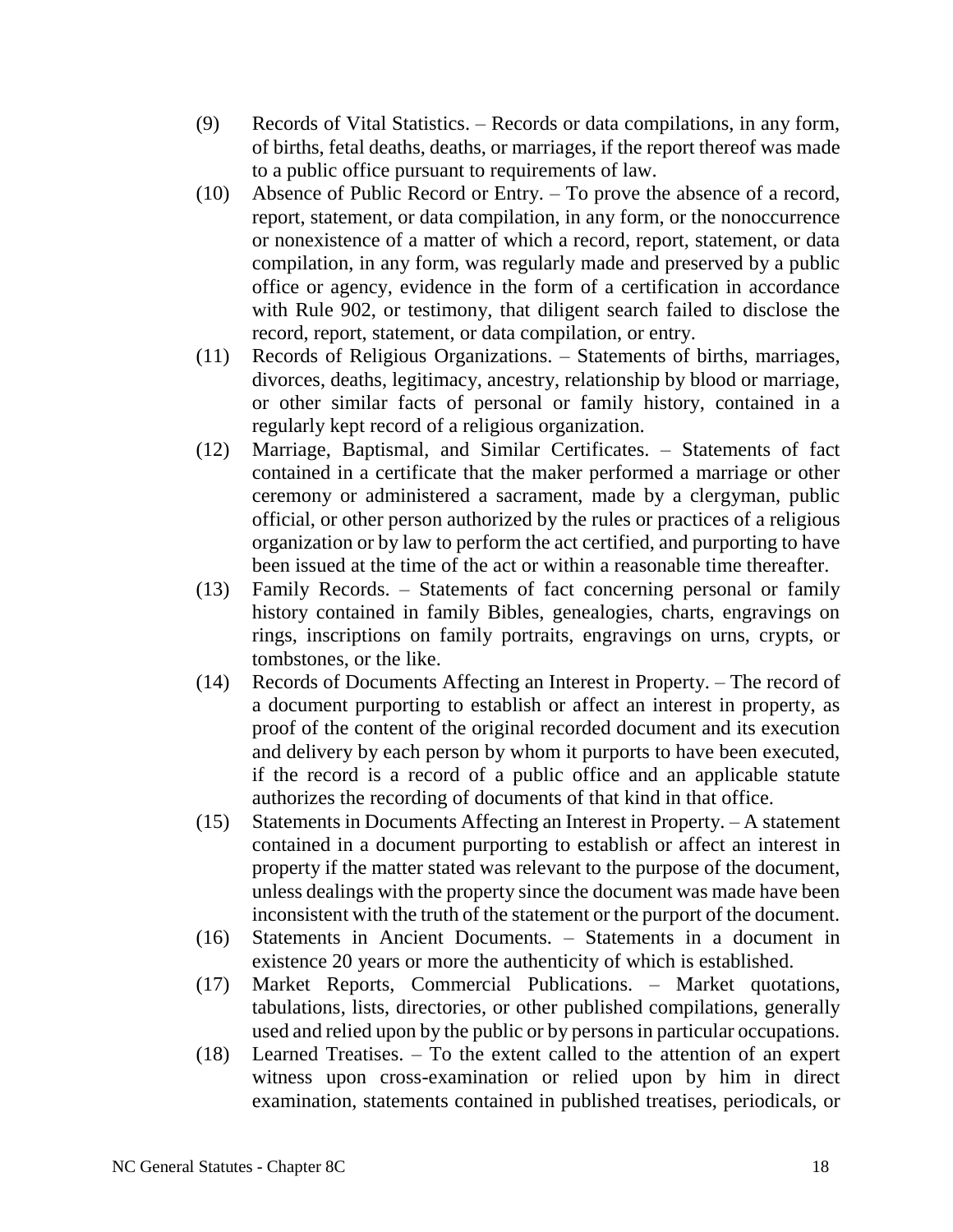pamphlets on a subject of history, medicine, or other science or art, established as a reliable authority by the testimony or admission of the witness or by other expert testimony or by judicial notice. If admitted, the statements may be read into evidence but may not be received as exhibits.

- (19) Reputation Concerning Personal or Family History. Reputation among members of his family by blood, adoption, or marriage, or among his associates, or in the community, concerning a person's birth, adoption, marriage, divorce, death, legitimacy, relationship by blood, adoption, or marriage, ancestry, or other similar fact of his personal or family history.
- (20) Reputation Concerning Boundaries or General History. Reputation in a community, arising before the controversy, as to boundaries of or customs affecting lands in the community, and reputation as to events of general history important to the community or state or nation in which located.
- (21) Reputation as to Character. Reputation of a person's character among his associates or in the community.
- (22) (Reserved).
- (23) Judgment as to Personal, Family or General History, or Boundaries. Judgments as proof of matters of personal, family or general history, or boundaries, essential to the judgment, if the same would be provable by evidence of reputation.
- (24) Other Exceptions. A statement not specifically covered by any of the foregoing exceptions but having equivalent circumstantial guarantees of trustworthiness, if the court determines that (A) the statement is offered as evidence of a material fact; (B) the statement is more probative on the point for which it is offered than any other evidence which the proponent can procure through reasonable efforts; and (C) the general purposes of these rules and the interests of justice will best be served by admission of the statement into evidence. However, a statement may not be admitted under this exception unless the proponent of it gives written notice stating his intention to offer the statement and the particulars of it, including the name and address of the declarant, to the adverse party sufficiently in advance of offering the statement to provide the adverse party with a fair opportunity to prepare to meet the statement. (1983, c. 701, s. 1; 2015-247, s. 11(a).)

## **Rule 804. Hearsay exceptions; declarant unavailable.**

(a) Definition of unavailability. – "Unavailability as a witness" includes situations in which the declarant:

- (1) Is exempted by ruling of the court on the ground of privilege from testifying concerning the subject matter of his statement; or
- (2) Persists in refusing to testify concerning the subject matter of his statement despite an order of the court to do so; or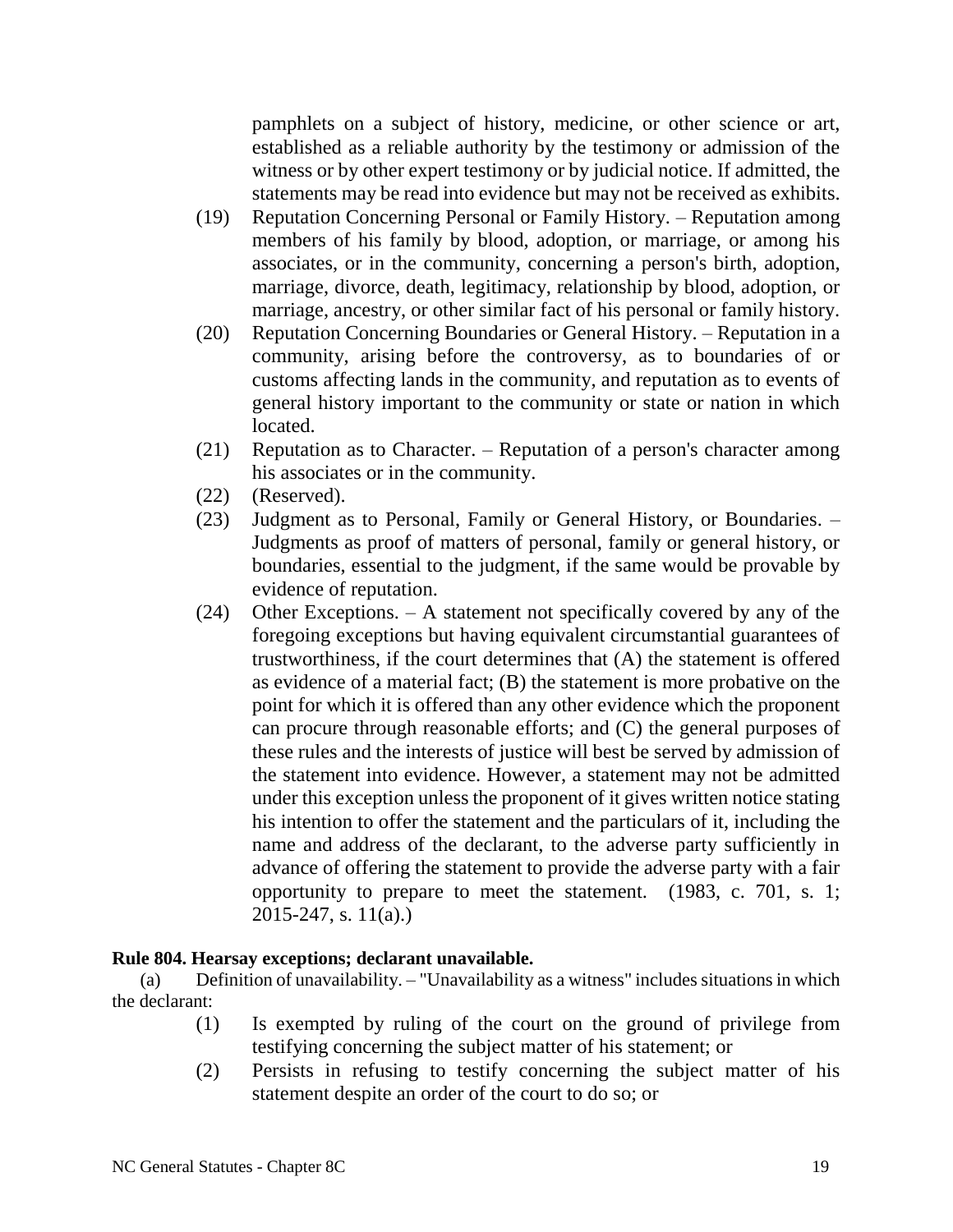- (3) Testifies to a lack of memory of the subject matter of his statement; or
- (4) Is unable to be present or to testify at the hearing because of death or then existing physical or mental illness or infirmity; or
- (5) Is absent from the hearing and the proponent of his statement has been unable to procure his attendance (or in the case of a hearsay exception under subdivision  $(b)(2)$ ,  $(3)$ , or  $(4)$ , his attendance or testimony) by process or other reasonable means.

A declarant is not unavailable as a witness if his exemption, refusal, claim of lack of memory, inability, or absence is due to the procurement or wrongdoing of the proponent of his statement for the purpose of preventing the witness from attending or testifying.

(b) Hearsay exceptions. – The following are not excluded by the hearsay rule if the declarant is unavailable as a witness:

- (1) Former Testimony. Testimony given as a witness at another hearing of the same or a different proceeding, or in a deposition taken in compliance with law in the course of the same or another proceeding, if the party against whom the testimony is now offered, or, in a civil action or proceeding, a predecessor in interest, had an opportunity and similar motive to develop the testimony by direct, cross, or redirect examination.
- (2) Statement Under Belief of Impending Death. A statement made by a declarant while believing that his death was imminent, concerning the cause or circumstances of what he believed to be his impending death.
- (3) Statement Against Interest. A statement which was at the time of its making so far contrary to the declarant's pecuniary or proprietary interest, or so far tended to subject him to civil or criminal liability, or to render invalid a claim by him against another, that a reasonable man in his position would not have made the statement unless he believed it to be true. A statement tending to expose the declarant to criminal liability is not admissible in a criminal case unless corroborating circumstances clearly indicate the trustworthiness of the statement.
- (4) Statement of Personal or Family History.  $(A)$  A statement concerning the declarant's own birth, adoption, marriage, divorce, legitimacy, relationship by blood, adoption, or marriage, ancestry, or other similar fact of personal or family history, even though declarant had no means of acquiring personal knowledge of the matter stated; or (B) a statement concerning the foregoing matters, and death also, of another person, if the declarant was related to the other by blood, adoption, or marriage or was so intimately associated with the other's family as to be likely to have accurate information concerning the matter declared.
- (5) Other Exceptions. A statement not specifically covered by any of the foregoing exceptions but having equivalent circumstantial guarantees of trustworthiness, if the court determines that (A) the statement is offered as evidence of a material fact; (B) the statement is more probative on the point for which it is offered than any other evidence which the proponent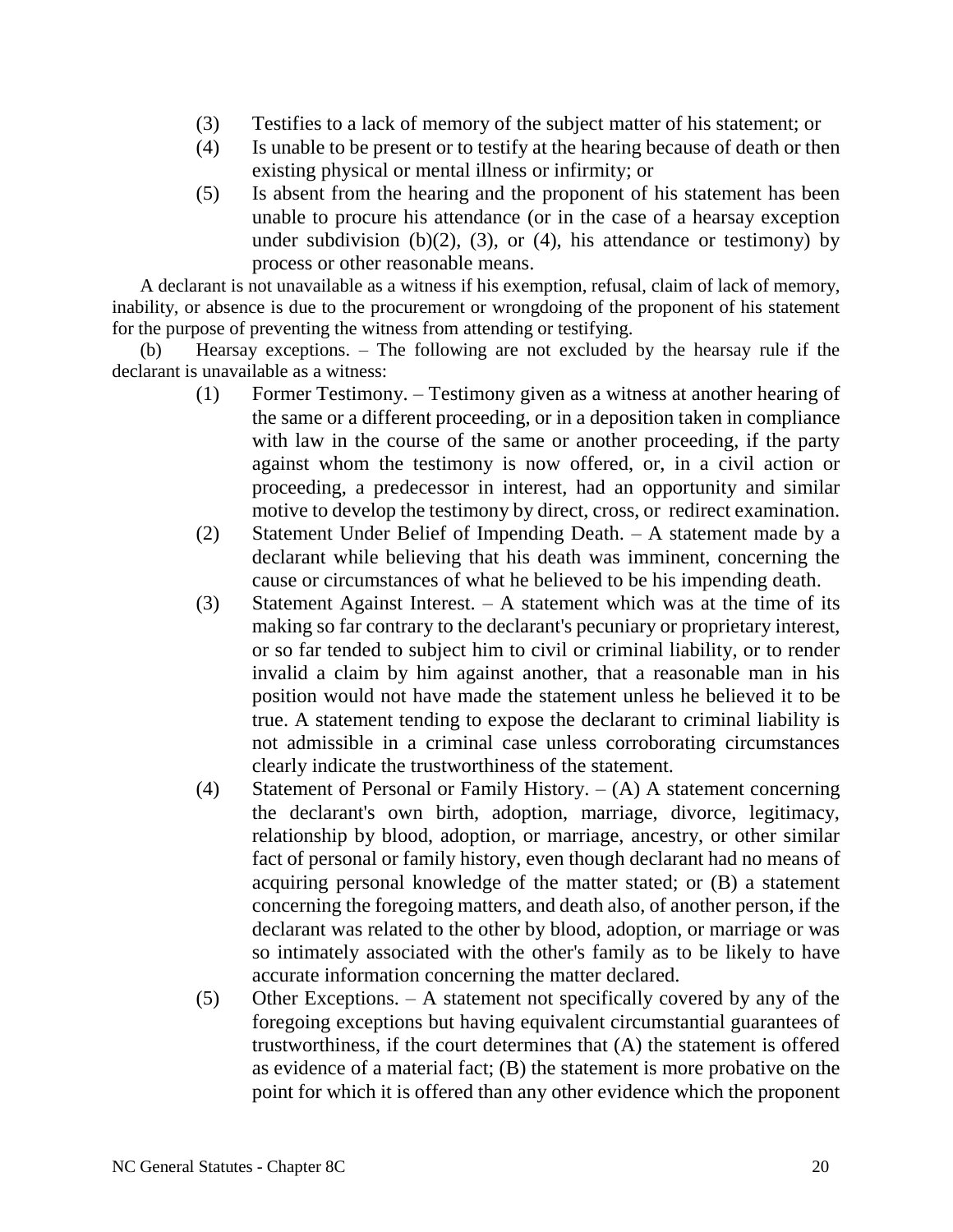can procure through reasonable efforts; and (C) the general purposes of these rules and the interests of justice will best be served by admission of the statement into evidence. However, a statement may not be admitted under this exception unless the proponent of it gives written notice stating his intention to offer the statement and the particulars of it, including the name and address of the declarant, to the adverse party sufficiently in advance of offering the statement to provide the adverse party with a fair opportunity to prepare to meet the statement. (1983, c. 701, s. 1.)

#### **Rule 805. Hearsay within hearsay.**

Hearsay included within hearsay is not excluded under the hearsay rule if each part of the combined statements conforms with an exception to the hearsay rule provided in these rules. (1983, c. 701, s. 1.)

#### **Rule 806. Attacking and supporting credibility of declarant.**

When a hearsay statement has been admitted in evidence, the credibility of the declarant may be attacked, and if attacked may be supported, by any evidence which would be admissible for those purposes if declarant had testified as a witness. Evidence of a statement or conduct by the declarant at any time, inconsistent with his hearsay statement, is not subject to any requirement that he may have been afforded an opportunity to deny or explain. If the party against whom a hearsay statement has been admitted calls the declarant as a witness, the party is entitled to examine him on the statement as if under cross-examination. (1983, c. 701, s. 1.)

### Article 9.

### Authentication and Identification.

#### **Rule 901. Requirement of authentication or identification.**

(a) General provision. – The requirement of authentication or identification as a condition precedent to admissibility is satisfied by evidence sufficient to support a finding that the matter in question is what its proponent claims.

(b) Illustrations. – By way of illustration only, and not by way of limitation, the following are examples of authentication or identification conforming with the requirements of this rule:

- (1) Testimony of Witness with Knowledge. Testimony that a matter is what it is claimed to be.
- (2) Nonexpert Opinion on Handwriting. Nonexpert opinion as to the genuineness of handwriting, based upon familiarity not acquired for purposes of the litigation.
- (3) Comparison by Trier or Expert Witness. Comparison by the trier of fact or by expert witnesses with specimens which have been authenticated.
- (4) Distinctive Characteristics and the Like. Appearance, contents, substance, internal patterns, or other distinctive characteristics, taken in conjunction with circumstances.
- (5) Voice Identification. Identification of a voice, whether heard firsthand or through mechanical or electronic transmission or recording, by opinion based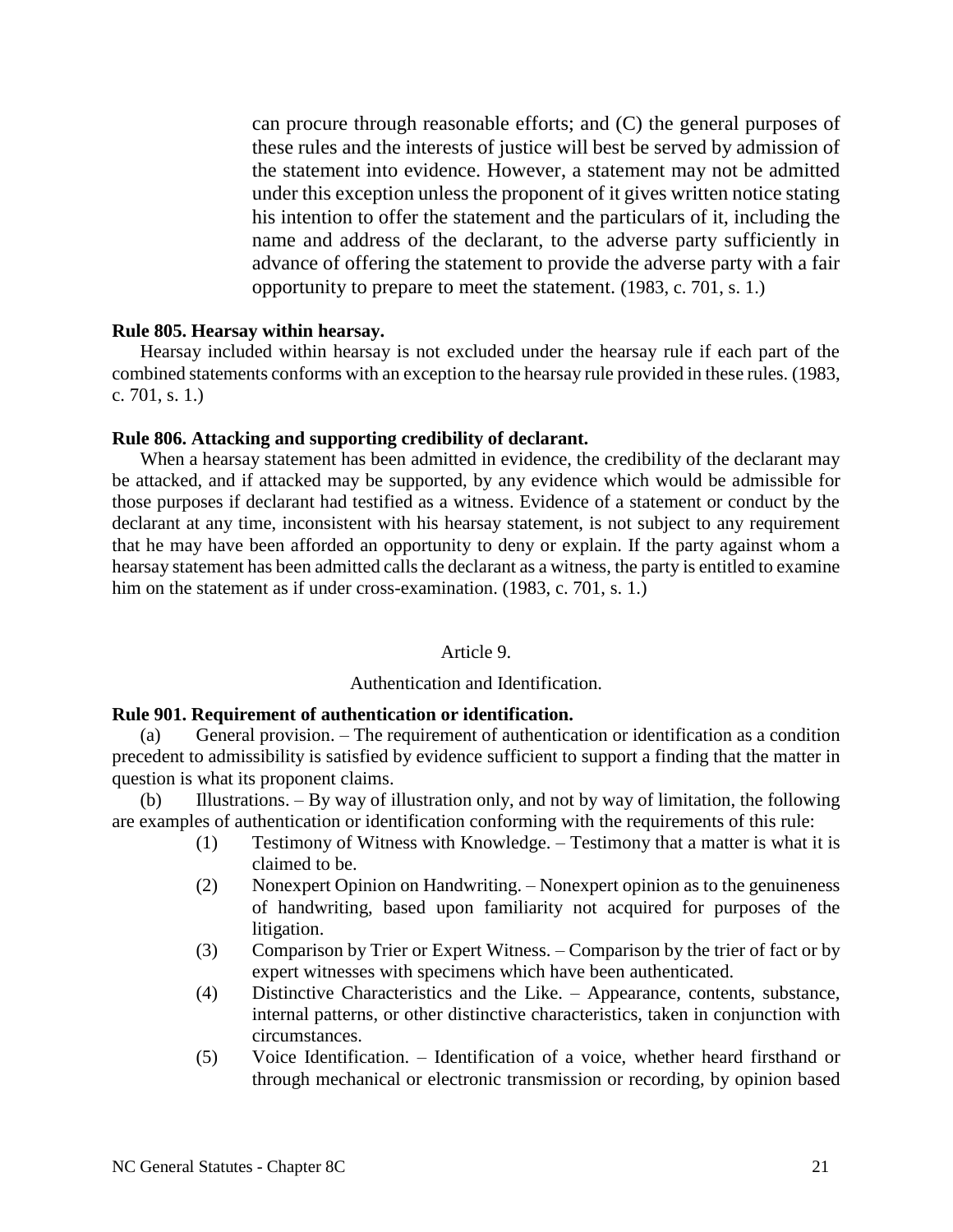upon hearing the voice at any time under circumstances connecting it with the alleged speaker.

- (6) Telephone Conversations. Telephone conversations, by evidence that a call was made to the number assigned at the time by the telephone company to a particular person or business, if (A) in the case of a person, circumstances, including self-identification, show the person answering to be the one called, or (B) in the case of a business, the call was made to a place of business and the conversation related to business reasonably transacted over the telephone.
- (7) Public Records or Reports. Evidence that a writing authorized by law to be recorded or filed and in fact recorded or filed in a public office, or a purported public record, report, statement, or data compilation, in any form, is from the public office where items of this nature are kept.
- (8) Ancient Documents or Data Compilations. Evidence that a document or data compilation, in any form, (A) is in such condition as to create no suspicion concerning its authenticity, (B) was in a place where it, if authentic, would likely be, and (C) has been in existence 20 years or more at the time it is offered.
- (9) Process or System. Evidence describing a process or system used to produce a result and showing that the process or system produces an accurate result.
- (10) Methods Provided by Statute. Any method of authentication or identification provided by statute. (1983, c. 701, s. 1.)

# **Rule 902. Self-authentication.**

Extrinsic evidence of authenticity as a condition precedent to admissibility is not required with respect to the following:

- (1) Domestic Public Documents Under Seal. A document bearing a seal purporting to be that of the United States, or of any state, district, commonwealth, territory or insular possession thereof, or the Trust Territory of the Pacific Islands, or of a political subdivision, department, officer, or agency thereof, and a signature purporting to be an attestation or execution.
- (2) Domestic Public Documents Not Under Seal. A document purporting to bear the signature in his official capacity of an officer or employee of any entity included in paragraph (1) hereof, having no seal, if a public officer having a seal and having official duties in the district or political subdivision of the officer or employee certifies under seal that the signer has the official capacity and that the signature is genuine.
- (3) Foreign Public Documents. A document purporting to be executed or attested in his official capacity by a person authorized by the laws of a foreign country to make the execution or attestation, and accompanied by a final certification as to the genuineness of the signature and official position (A) of the executing or attesting person, or (B) of any foreign official whose certificate of genuineness of signature and official position relates to the execution or attestation or is in a chain of certificates of genuineness of signature and official position relating to the execution or attestation. A final certification may be made by a secretary of embassy or legation, consul general, consul, vice consul, or consular agent of the United States, or a diplomatic or consular official of the foreign country assigned or accredited to the United States. If reasonable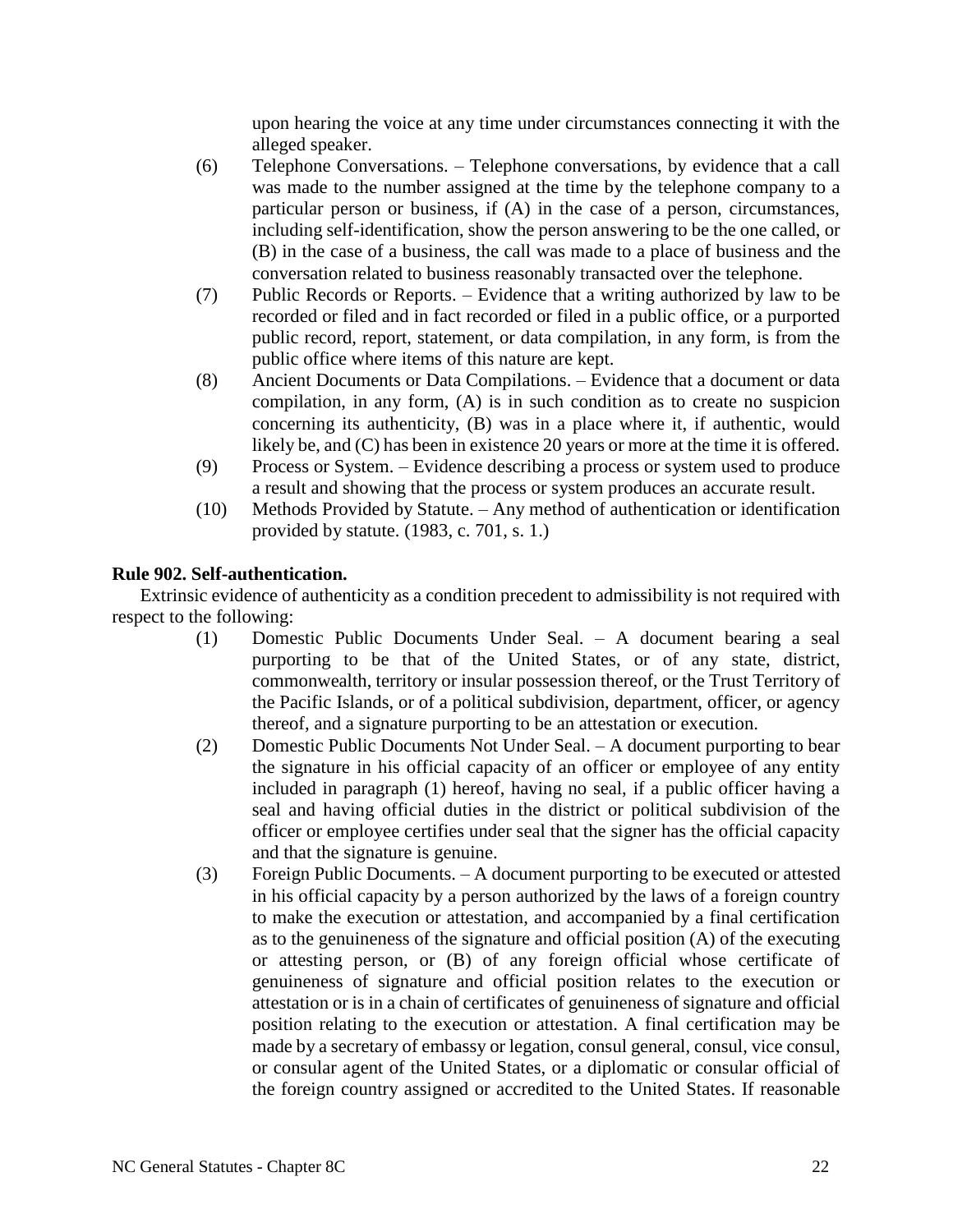opportunity has been given to all parties to investigate the authenticity and accuracy of official documents, the court may, for good cause shown, order that they be treated as presumptively authentic without final certification or permit them to be evidenced by an attested summary with or without final certification.

- (4) Certified Copies of Public Records. A copy of an official record or report or entry therein, or of a document authorized by law to be recorded or filed and actually recorded or filed in a public office, including data compilations in any form, certified as correct by the custodian or other person authorized to make the certification, by certificate complying with paragraph  $(1)$ ,  $(2)$ , or  $(3)$  or complying with any law of the United States or of this State.
- (5) Official Publications. Books, pamphlets, or other publications purporting to be issued by public authority.
- (6) Newspapers and Periodicals. Printed materials purporting to be newspapers or periodicals.
- (7) Trade Inscriptions and the Like. Inscriptions, signs, tags, or labels purporting to have been affixed in the course of business and indicating ownership, control, or origin.
- (8) Acknowledged Documents. Documents accompanied by a certificate of acknowledgment executed in the manner provided by law by a notary public or other officer authorized by law to take acknowledgments.
- (9) Commercial Paper and Related Documents. Commercial paper, signatures thereon, and documents relating thereto to the extent provided by general commercial law.
- (10) Presumptions Created by Law. Any signature, document, or other matter declared by any law of the United States or of this State to be presumptively or prima facie genuine or authentic. (1983, c. 701, s. 1.)

## **Rule 903. Subscribing witness' testimony unnecessary.**

The testimony of a subscribing witness is not necessary to authenticate a writing unless required by the laws of the jurisdiction whose laws govern the validity of the writing. (1983, c. 701, s. 1.)

## Article 10.

## Contents of Writings, Recordings and Photographs.

### **Rule 1001. Definitions.**

For the purposes of this Article the following definitions are applicable:

- (1) Writings and Recordings. "Writings" and "recordings" consist of letters, words, sounds, or numbers, or their equivalent, set down by handwriting, typewriting, printing, photostating, photographing, magnetic impulse, mechanical or electronic recording, or other form of data compilation.
- (2) Photographs. "Photographs" include still photographs, x-ray films, video tapes, and motion pictures.
- (3) Original. An "original" of a writing or recording is the writing or recording itself or any counterpart intended to have the same effect by a person executing or issuing it. An "original" of a photograph includes the negative or any print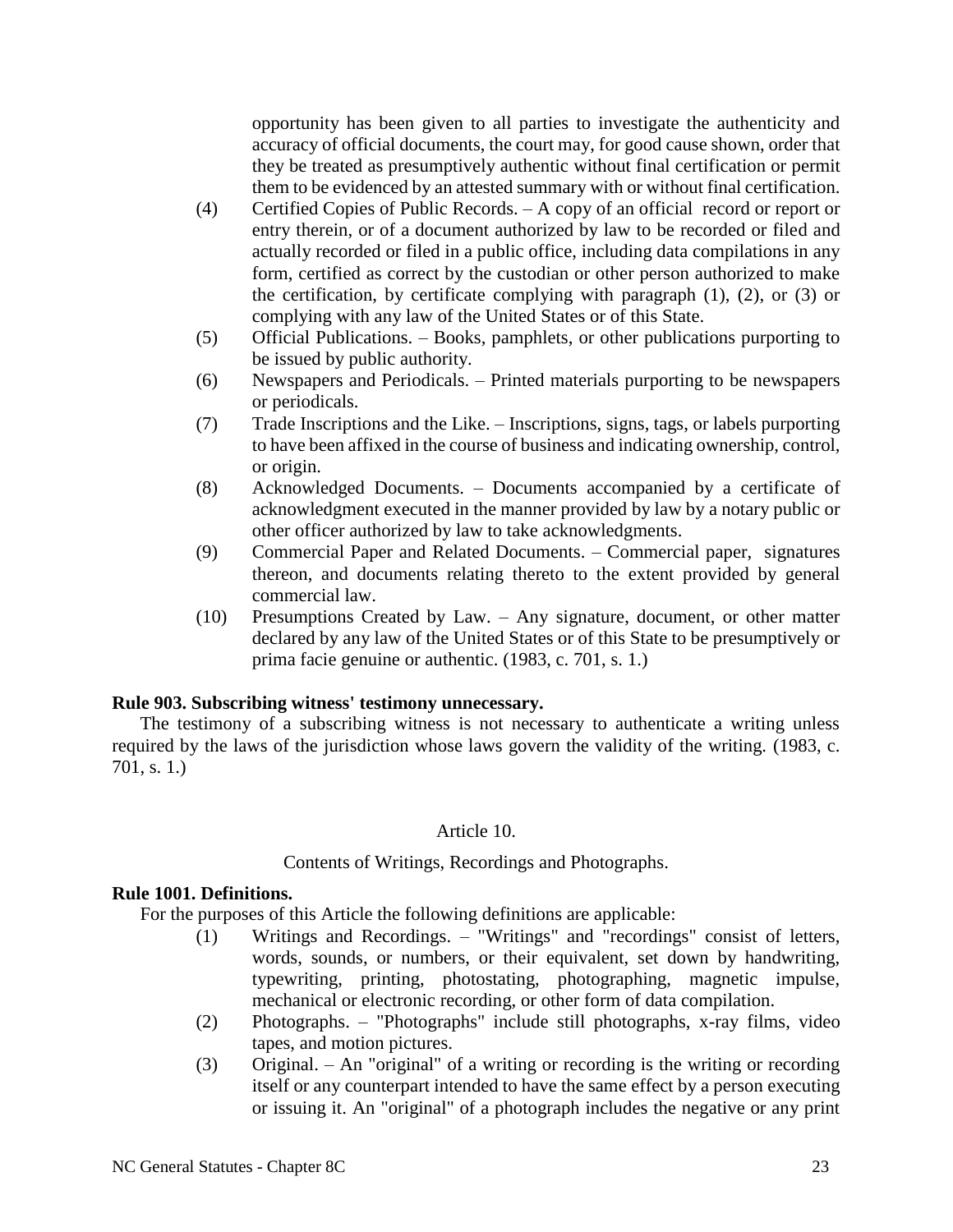therefrom. If data are stored in a computer or similar device, any printout or other output readable by sight, shown to reflect the data accurately, is an "original."

(4) Duplicate.  $- A$  "duplicate" is a counterpart produced by the same impression as the original, or from the same matrix, or by means of photography, including enlargements and miniatures, or by mechanical or electronic re-recording, or by chemical reproduction, or by other equivalent techniques which accurately reproduce the original. (1983, c. 701, s. 1.)

### **Rule 1002. Requirement of original.**

To prove the content of a writing, recording, or photograph, the original writing, recording, or photograph is required, except as otherwise provided in these rules or by statute. (1983, c. 701, s. 1.)

### **Rule 1003. Admissibility of duplicates.**

A duplicate is admissible to the same extent as an original unless (1) a genuine question is raised as to the authenticity of the original or (2) in the circumstances it would be unfair to admit the duplicate in lieu of the original. (1983, c. 701, s. 1.)

### **Rule 1004. Admissibility of other evidence of contents.**

The original is not required, and other evidence of the contents of a writing, recording, or photograph is admissible if:

- (1) Originals Lost or Destroyed. All originals are lost or have been destroyed, unless the proponent lost or destroyed them in bad faith; or
- (2) Original Not Obtainable. No original can be obtained by any available judicial process or procedure; or
- (3) Original in Possession of Opponent. At a time when an original was under the control of a party against whom offered, he was put on notice, by the pleadings or otherwise, that the contents would be a subject of proof at the hearing, and he does not produce the original at the hearing; or
- (4) Collateral Matters. The writing, recording, or photograph is not closely related to a controlling issue. (1983, c. 701, s. 1.)

## **Rule 1005. Public records.**

The contents of an official record, or of a document authorized to be recorded or filed and actually recorded or filed, including data compilations in any form, if otherwise admissible, may be proved by copy, certified as correct in accordance with Rule 902 or testified to be correct by a witness who has compared it with the original. If a copy which complies with the foregoing cannot be obtained by the exercise of reasonable diligence, then other evidence of the contents may be given. (1983, c. 701, s. 1.)

### **Rule 1006. Summaries.**

The contents of voluminous writings, recordings, or photographs which cannot conveniently be examined in court may be presented in the form of a chart, summary, or calculation. The originals, or duplicates, shall be made available for examination or copying, or both, by other